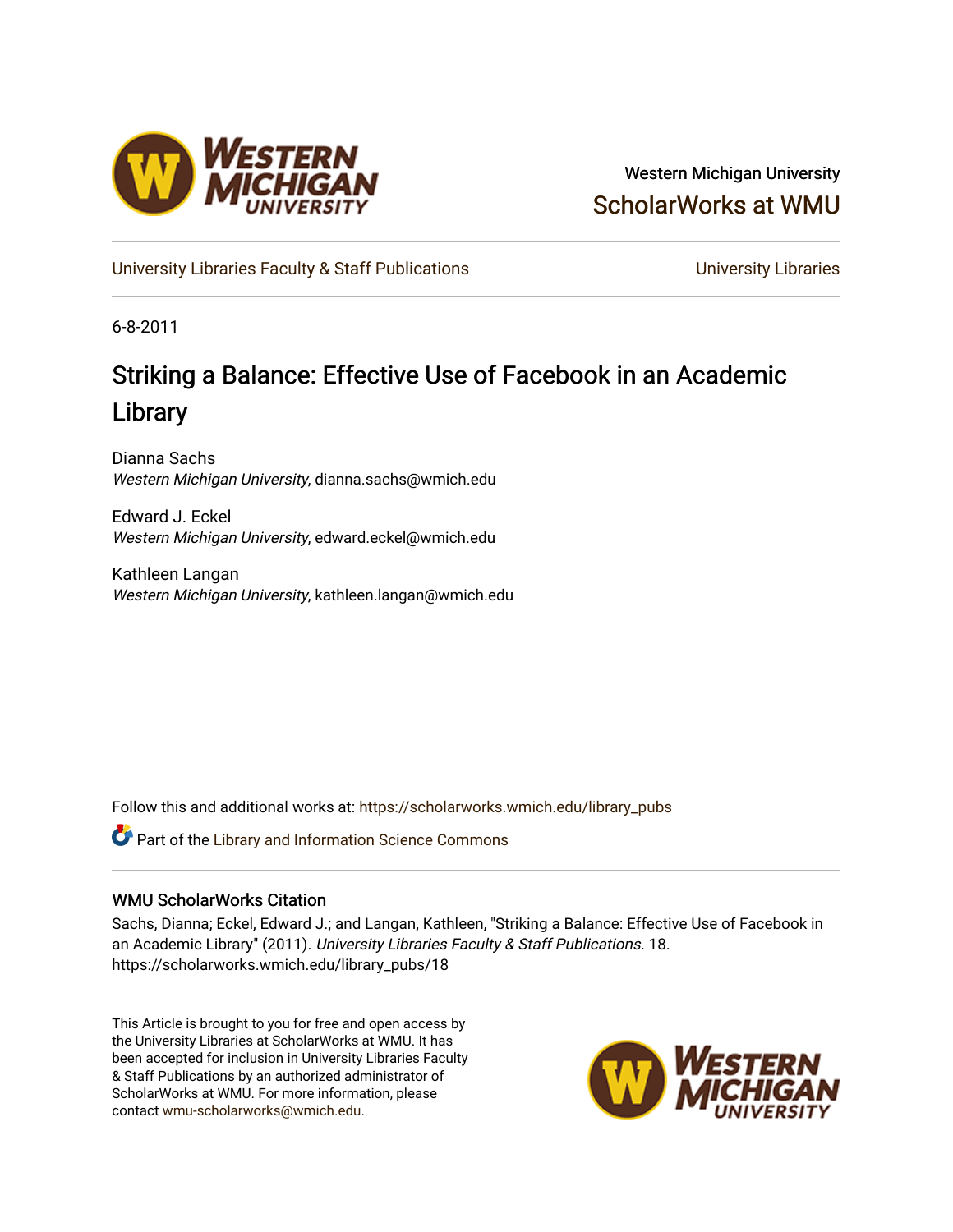### **Striking a Balance: Effective Use of Facebook in an Academic Library**

By Dianna E. Sachs, Edward J. Eckel, and Kathleen A. Langan, Western Michigan University

This manuscript has never before been published. It has not been submitted for publication anywhere other than *Internet Reference Services Quarterly*.

Running head title: *Effective Use of Facebook in an Academic Library*

## **Abstract**

As one of the fastest growing social networking sites, Facebook presents librarians with a prime opportunity to engage academic library patrons. A survey of 136 users at Western Michigan University measured the effectiveness of Facebook as a marketing, reference, and instruction tool. It also measured user comfort and satisfaction with a library's presence on Facebook. The majority of respondents found Facebook to be a useful and engaging medium to learn about library resources and services. The study shows that an effective library Facebook page must maintain a balance between providing pertinent and useful information, and preserving patron privacy.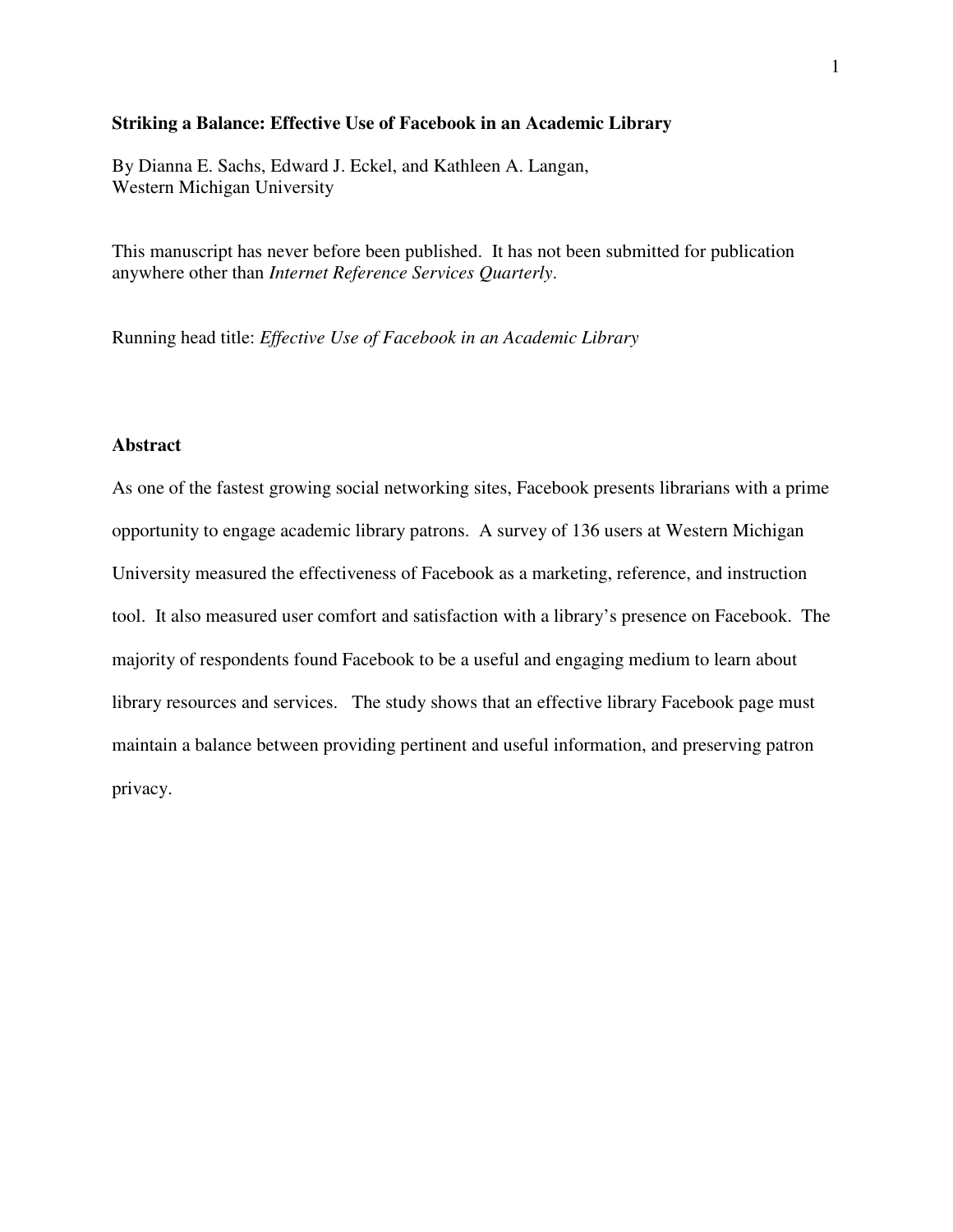#### **Striking a Balance: Effective use of Facebook in an Academic Library**

#### **Introduction and Background**

In the last several years, social networking sites (SNSs) have become an integral part of the student culture of most American colleges and universities. A 2008 EDUCAUSE Center for Applied Research (ECAR) study (Salaway, Caruso, & Nelson) found that 85.2% of college undergraduates use one or more SNSs, and of these, over 89% use Facebook. It has long been a goal of university libraries, and higher education in general, to "go to the students," or to offer resources and services in the media most commonly used by students. Therefore it is no surprise that more and more college and university libraries are embracing social networking sites as a tool to promote services, provide information, and even offer instruction**.** Western Michigan University (WMU) is no exception.

WMU is a student-centered research institution, with just under 25,000 students. The University Libraries have developed several technology-driven initiatives to facilitate communication and instruction for students, such as an audio-visual online research tutorial (ResearchPath), blogs centered on subject-specific research, and providing instant message chat reference services.

In January 2009, librarians at WMU decided to create a library presence on social networking sites. Since anecdotal evidence indicated that the vast majority of students (as well as many librarians) were active users of social networking sites, it appeared to be a natural opportunity to reach and communicate with students. The librarians had three goals for the sites: (1) to promote and market library resources and services; (2) to offer reference help; and (3) to provide asynchronous instruction tips on research concepts. We created profiles on both Facebook and MySpace. The profiles were named after Waldo Library, WMU's main library. It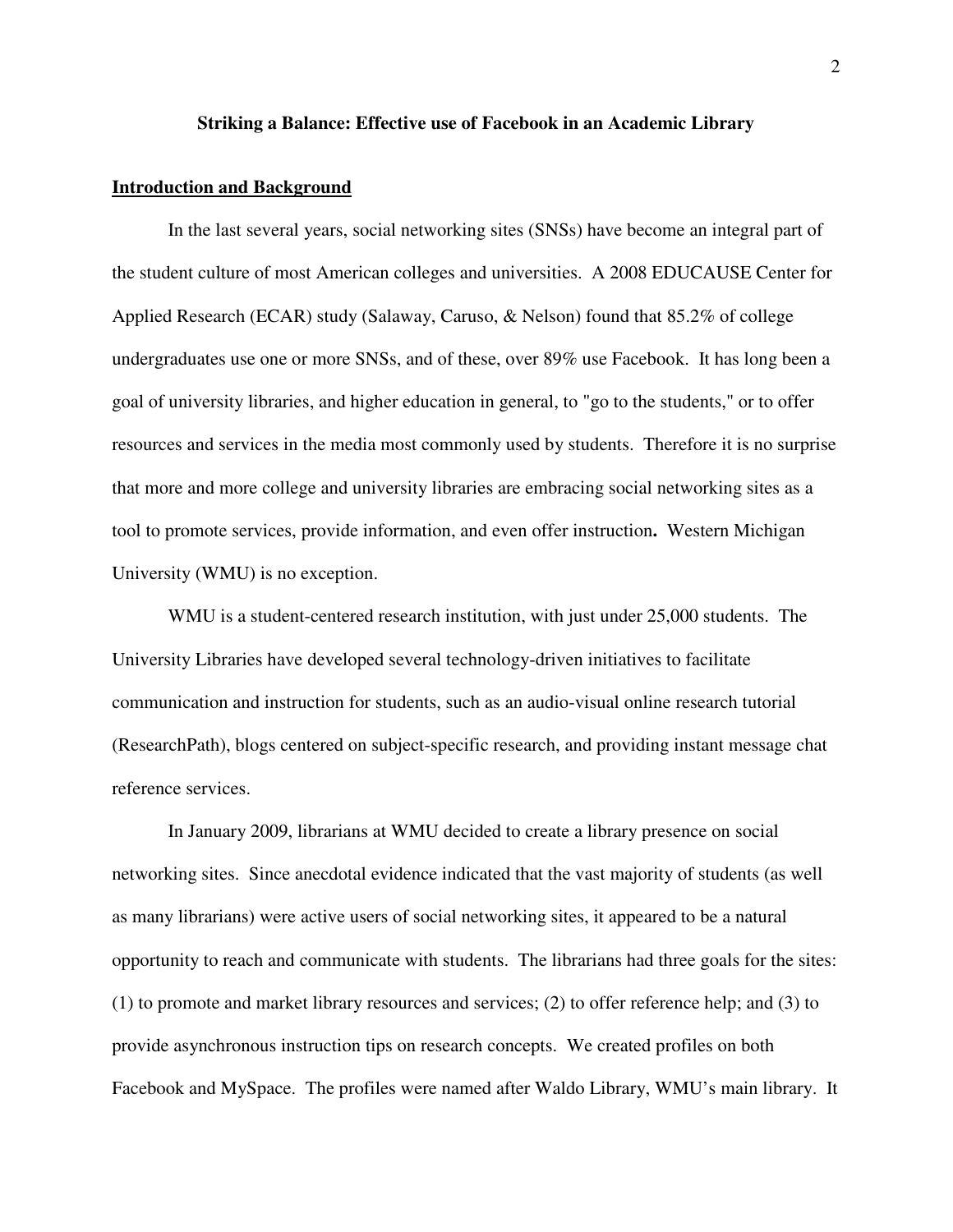quickly became apparent that our student population was heavily concentrated on Facebook and not on MySpace. The MySpace page had almost no traffic while the number of "friends" on the Facebook profile grew nearly every day between January and April 2009. The account on MySpace languished and was eventually removed. By January 2011, the Waldo Library Facebook profile had over 1500 "friends" (individuals who have chosen to network with us), including current and former students, faculty, staff, community members, and other interested individuals around the world.

In addition to using the library website, specific features of the Facebook profile allowed Waldo Library to market resources and services available at the WMU Libraries. Such features include Status Updates, Notes, Links, and Events. Any updates to these features are automatically sent to "friends" of Waldo Library. In addition, when "friends" visit Waldo Library's profile on Facebook, they have immediate access to several Profile Boxes or applications which connect our Facebook profile to other online library services, such as search boxes for our online catalog and the JSTOR database, an option to ask a question via e-mail, and the citation tool "Cite Me." Perhaps just as importantly, the regular updating of these features allows us to maintain a consistent presence in a forum regularly visited by our students. They are frequently reminded that librarians are online and available to help.

The librarians at Western Michigan University used the "Find Friends" feature on the Facebook profile and targeted individuals who were on the WMU Facebook network. The librarians also accepted all "friend" requests initiated by other Facebook users, regardless of whether or not they were part of the WMU community.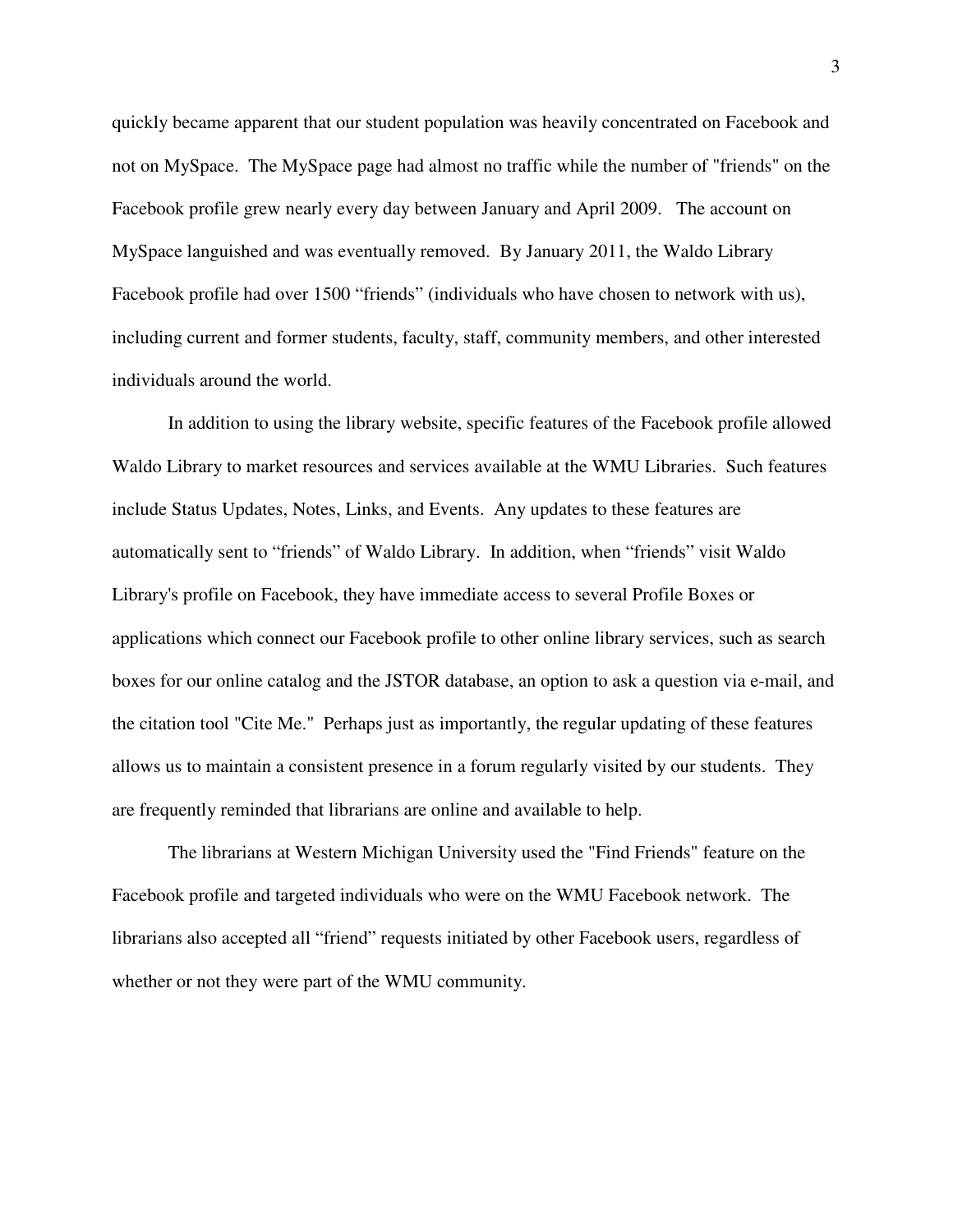The current study looked at how receptive students were to the dissemination of libraryrelated news and events, as well as instruction and resource help, via Facebook. It was designed to answer the following research questions:

- Are users comfortable with WMU librarians contacting them via Facebook?
- Do they find Facebook useful for finding out about library resources and services?
- Would these users ask a reference or research related question via Facebook?

## **Literature Review**

 In a 2007 *American Libraries* column, Farkas urged librarians to "go where patrons are" (2007) and they certainly have. As technologies have permitted, public and academic libraries have always extended themselves beyond their physical buildings and collections by increasing access to online resources available from library websites. It makes perfect sense, then, that libraries have utilized newer communication modalities like blogs, wikis, RSS feeds, podcasts and now SNSs to extend their reach. A whole new way of describing this newly interactive and always accessible version of the old-fashioned bricks and mortar library has been coined "Library 2.0" (Casey, 2005) – based upon the earlier term Web 2.0 used to describe the more interactive web technologies that have emerged in recent years (O'Reilly, 2005). In this context, arguments for the use of SNSs for library promotion have made implicit sense, at least on the surface. Sites like Facebook and MySpace can be, in theory, a useful way to build up a ready communication network among the primary patron base for academic libraries: undergraduates.

 Users of social networks have been vocal from the very early days of SNSs about how social interaction among peers is the most important function of sites like Facebook, trumping academic or research uses. In the 2007 OCLC study of 6,100 users of all ages, 66% of respondents claimed to use SNSs because their "friends" did as well (2007). Of those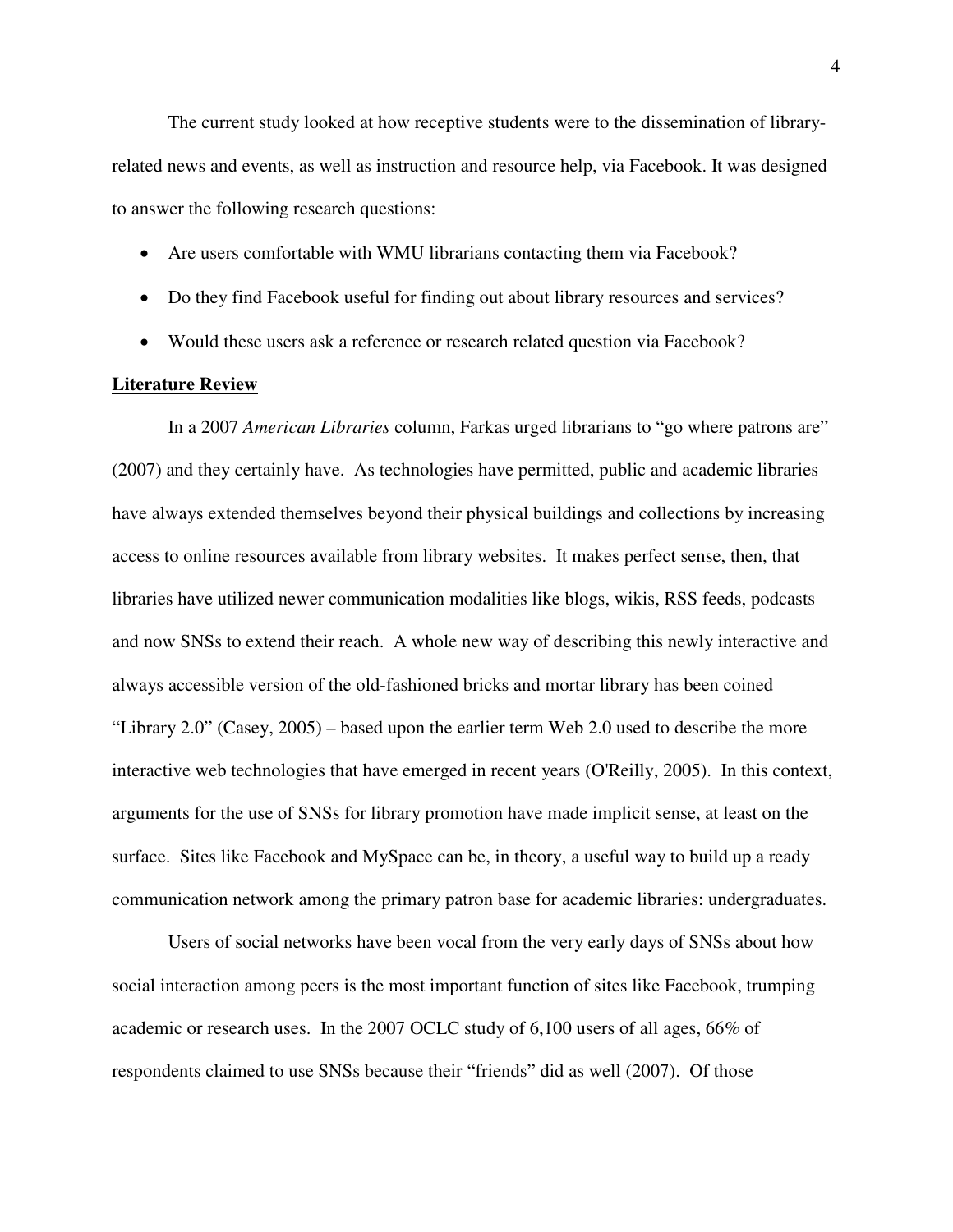respondents, 37% also said that they used the sites for networking, and 28% said they were a means to be part of a group (2007). In the ECAR study, 96.8% of undergraduates said they use SNSs to "stay in touch with friends," while 49.7% use the sites to discuss course material, and only 5.5% use them to "communicate with instructors" (Salaway, et al., 2008). Finally, in a survey of student Facebook users at the University of North Carolina, Chapel Hill, Bumgarner (2007) found that the use of Facebook for practical day-to-day course-related needs ranked number three after "friend functions" and "personal information."

 There are numerous articles detailing various uses of Facebook and MySpace to promote library resources and services. Most of these articles have been anecdotal descriptions or case studies of current practices, rather than research-based articles, and have focused almost exclusively on Facebook due to its market dominance. One of the first descriptions of the use of Facebook as a library communication tool was Mathews (2006), who used it to solicit reference questions and make himself known to mechanical engineering students at the Georgia Institute of Technology. In his description of having to work around its lack of a mass mailing function, Mathews highlights the inherent tension between the personal social focus of the site and his use of it for mass marketing (2006).

 In a survey of 100 academic librarians by Graham, Faix and Hartman (2009), 52 out of 100 were using Facebook in their libraries. However, many librarians in that survey were noncommittal regarding the perceived success of their Facebook presence, with 27.5% saying they were not sure it had any value. Jacobson (2011) used data from a study by Hendrix, Chiarella, Hasman, Murphy and Zafron (2009) to compare what health sciences librarians claimed to use Facebook for to the uses found on selected library Facebook sites. Jacobson found that library use of Facebook for more interactive purposes such as reference and user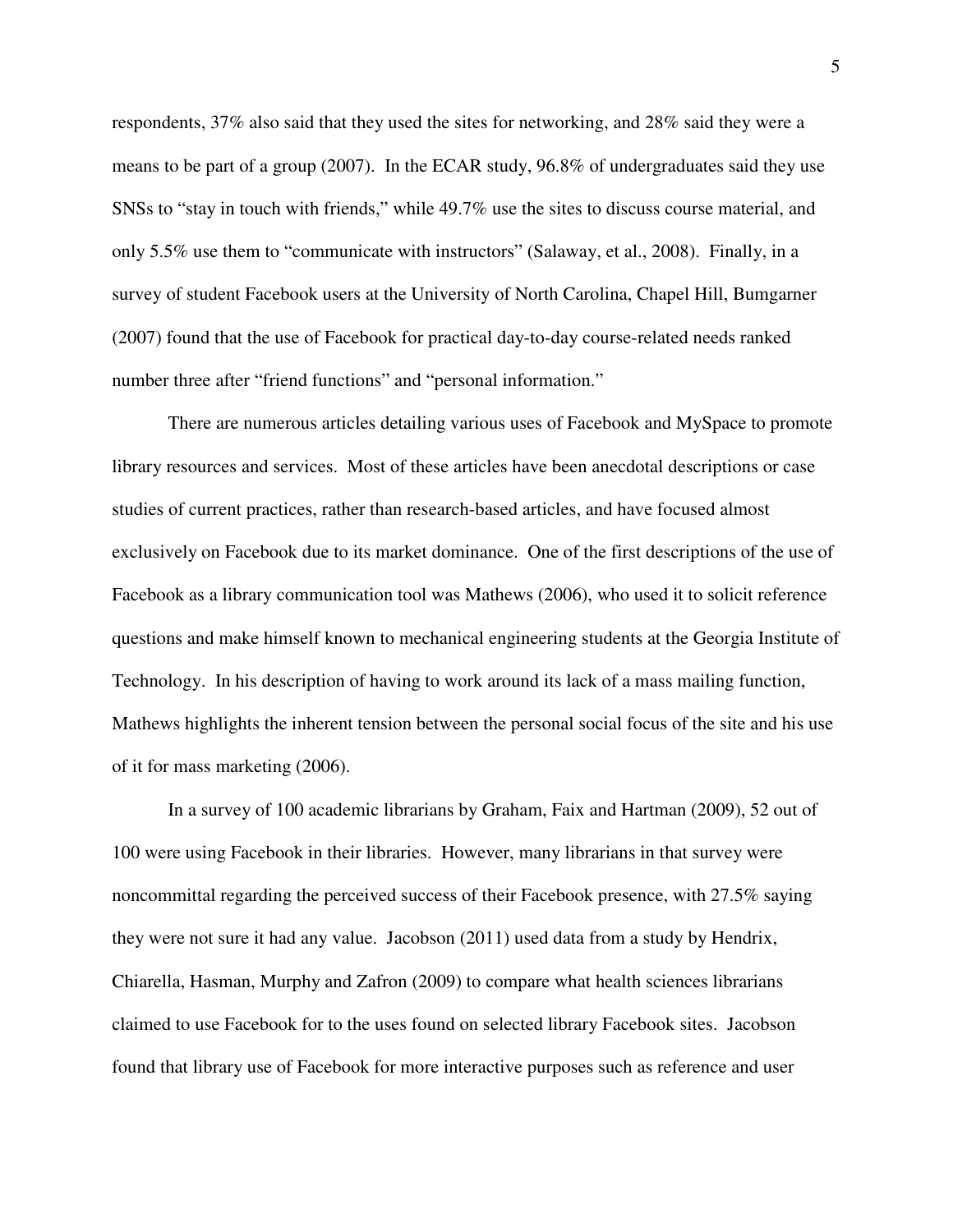forums was much lower than predicted by the survey results from Hendrix et al. Her study found that Facebook appeared to be much more useful for announcements and library marketing.

 Given that Facebook and other SNSs started as social utilities for students who inherently have a social network built up around their lives, it is pertinent to ask whether libraries or librarians would be welcome in this new forum. According to a survey of university students by Jo, Blackey, Fitzgibbon, and Chew (2010), students tend to clearly separate their social lives from their academic lives. An analogous situation would be if a faculty member or librarian showed up uninvited at a campus dorm party. Both Facebook and the dorm party can be looked at functionally as personal "social spaces" – one actual and one virtual – in which students "let it all hang out." A faculty member or librarian promoting their services within such a space might be jarring, if not absurd, for two reasons. First, the students would be more exposed, more "themselves" socially than they would be in the classroom situation or within the confines of the library. Second, both the party and Facebook are spaces in which the faculty member and the librarian would not ordinarily be found. Hence, a librarian's presence on Facebook could be perceived as intrusive or "creepy" (Koerwer, 2007).

 Several studies appear to indicate that this may very well be how students see the increasing librarian and faculty presence in Facebook and other SNSs. Bietila, Bloechl and Edwards (2009) conducted an online survey and personal interviews with students at George Washington University to ascertain how they used sites like Facebook and how they felt about librarians and faculty having Facebook profiles. Most students interviewed reported that their academic use of Facebook was negligible and at most dealt with the day-to-day logistical details of classes (2009). In addition, students showed a great deal of ambivalence regarding librarians on Facebook, with survey responses split mostly down the middle between discomfort or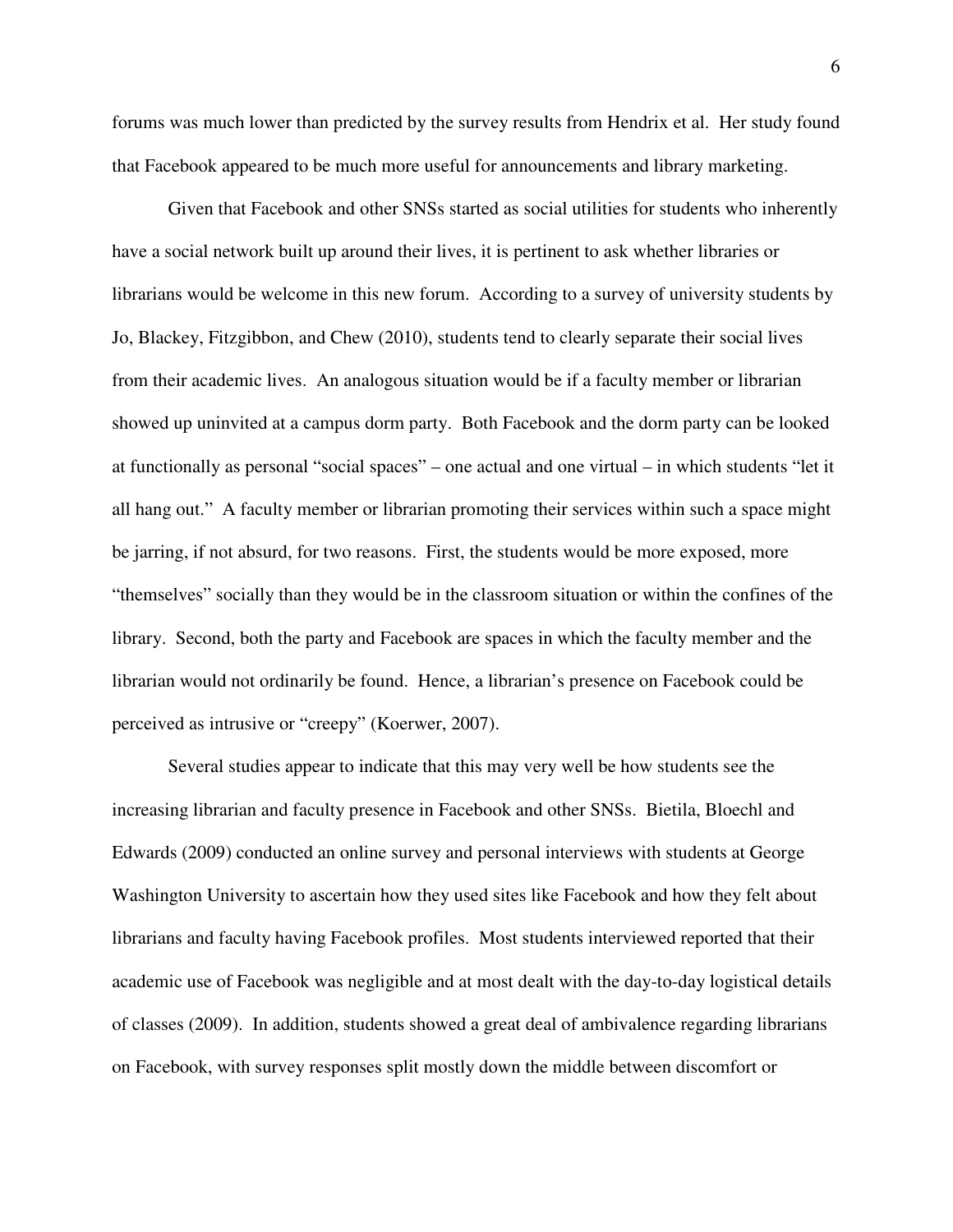uncertainty (48%) and comfort (52%). Interestingly, students displayed more discomfort with faculty than with librarians on Facebook, perhaps due to the power instructors have over students' grades (2009).

 There is some evidence that students would be more comfortable with library use of Facebook or SNSs if the students have some control over the interactions. While 25% of freshmen surveyed by Connell (2009) at Valparaiso University in Indiana "would not be friends with the library," 58% would accept a friend request from the library, and 17% would take the initiative to friend the library (2009). A similar study by Epperson and Leffler (2009) showed that, while 70% of student Facebook users would not care about a librarian being on Facebook, 66% would be "friends" with the librarian (2009). It is not clear from Epperson and Leffler's data, however, whether the students would accept a librarian's "friend" request or would rather initiate the connection themselves.

 Despite the reservations that students express regarding librarians and faculty on Facebook, either in surveys like those above, or anecdotally in comments to researchers (Bietila, et al., 2009; Chu & Meulemans, 2008; Connell, 2009; De Rosa, et al., 2007; Hewitt & Forte, 2006; Koerwer, 2007; Salaway, et al., 2008), some studies show that they either do use it occasionally for reference questions or at least admit that they would. Mack (2007) has done the only study so far that has compared the number of reference questions that have originated via Facebook, versus other standard modalities like email, phone, instant messaging (IM) and in person requests, finding it to be the top source of reference questions in Fall 2006 at the Pennsylvania State University Libraries. It would be interesting to see if this trend continued at that library in the intervening years, or if it dropped off once the novelty of Facebook and MySpace was gone.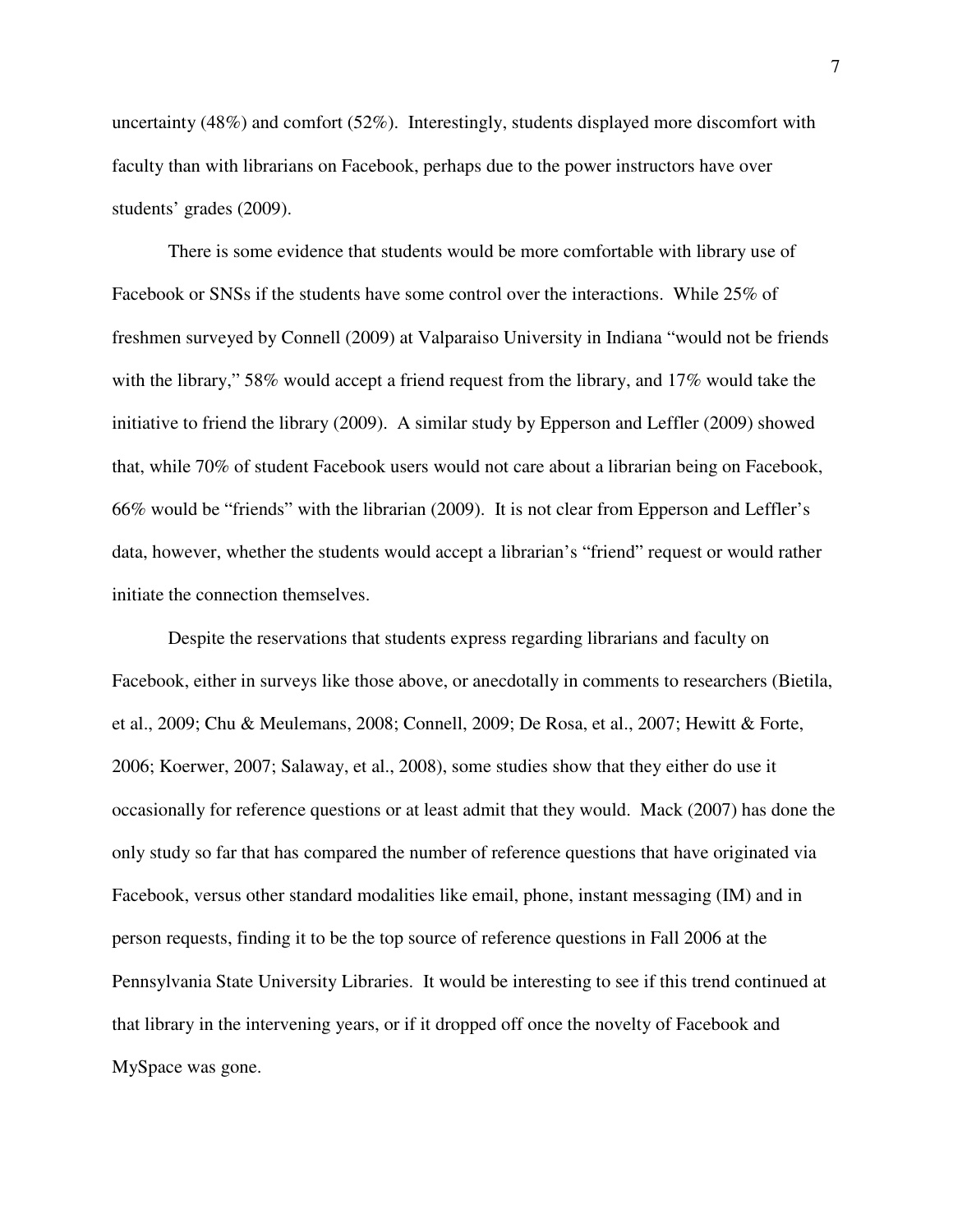So what can really be said about the value of library use of Facebook or other SNSs for academic purposes? The data in the literature so far appears to be somewhat contradictory, with students simultaneously showing discomfort with librarians and faculty on Facebook, even as they use SNSs like Facebook to ask reference questions (Mack, 2007) or claim that they would (Bietila, et al., 2009). Perhaps a study by Ellison, Steinfield, and Lampe (2007) of why Michigan State University students use Facebook can provide some needed perspective on this issue. One of the areas explored in their study was who students considered the primary audience for their Facebook profiles. Most respondents said their Facebook audience was either "friends" (high school 97%; people in classes 91%; other "friends" 90%) or people they would conceivably want to meet ("total stranger at MSU" 80%; someone at a party 79%) (2007). Much further down at 12% were "professors" as an audience, even below the 17% for a "total stranger not at MSU." So, according to the students in this study, faculty members rank below total strangers in importance on Facebook. Librarians were not on this list at all. While one can not infer too much regarding the welcome librarians can expect in SNSs like Facebook from students' perceptions of faculty, it does provide a glimpse of possible receptions, perceptions, and misperceptions of librarians in such a forum.

 Finally, as Farkas (2006) states in a blog posting "...there is a big difference between 'being where our patrons are' and 'being USEFUL [author's capitals] to our patrons where they are'" . Given the contradictory nature of the results of the library-oriented research studies discussed here, there is always value to an academic library studying its own users and their preferences regarding the library use of social networking sites in order to better meet their expectations.

#### **Methodology**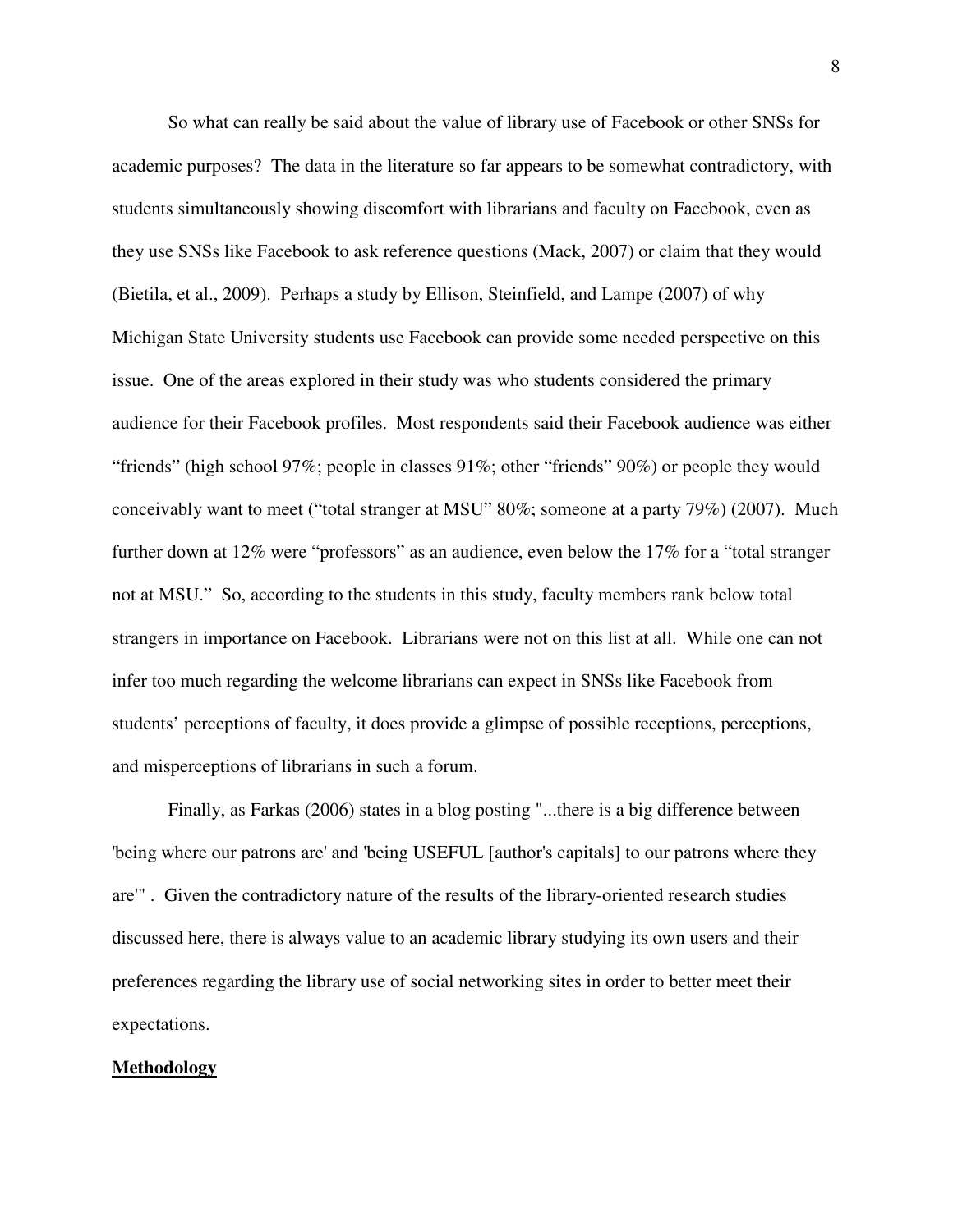In October 2009, we conducted a preliminary survey of our users asking their perceptions of the library as a "friend" on Facebook. This survey raised several questions and some data appeared to contradict findings from other studies. Consequently, we developed a new survey which was conducted in February and March 2010. This new survey was designed to be more rigorous and expansive.

 Students under 18 years of age were excluded from the survey in order to simplify the consent process. There were no other eligibility requirements to take the survey. The study was approved by WMU's Human Subjects Institutional Review Board (HSIRB) for one year under HSIRB Project Number: 09-09-01.

 The survey (see Appendix A) consisted of six demographic questions, sixteen multiplechoice questions, and a final open-ended "comments" box. To encourage participation in the survey, participants were offered the opportunity to enter into a drawing for a prize.

 To ensure a wide range of participants from the WMU community, the survey invitation was advertised through several different means. We advertised on the University Libraries' website and the Waldo Library Facebook page, and distributed flyers throughout all library branch locations. The survey was also promoted through word-of-mouth and in the Libraries' research instruction sessions. We also posted an announcement on the closed-caption television monitors within the library. As a result of this varied approach to promotion, the survey respondents were a mix of Facebook users and non-users. This advertising campaign had the unexpected benefit of promoting the Waldo Library Facebook page, and was another means of recruiting "friends" to the Facebook page. A link was provided to the electronic survey on the SurveyMonkey website (www.surveymonkey.com).

#### **Results and Discussion**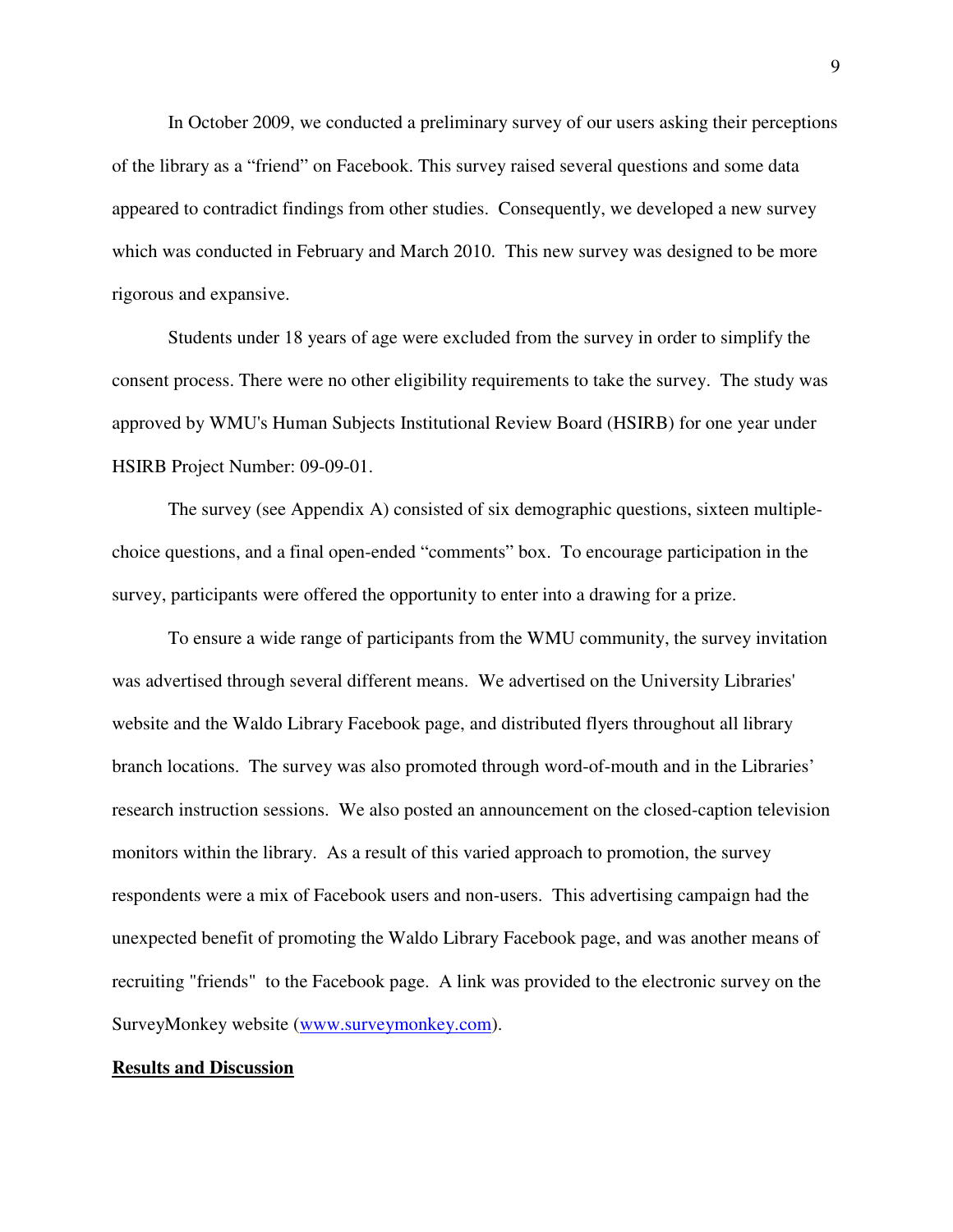We collected 136 responses, of which 123 were determined to be valid surveys. Of those, 63% were female and 35% were male (2% did not report their sex). Although we received responses from faculty, staff, alumni, and individuals not affiliated with WMU, the majority of our respondents were students (73% undergraduate and 15% graduate: see figure 1 for demographic breakdown).

 The data in Figure 2 show that a significantly higher percentage of undergraduate respondents than graduate respondents are Facebook "friends" of Waldo Library. Of the respondents who are "friends" of Waldo Library (see Figure 3), over two-thirds initiated the "friend" relationship. Only 31% indicated that they received the "friend" request from Waldo Library first. This indicates that the majority of our "friends" are actively interested in establishing a relationship with Waldo Library on Facebook. This appears to contradict the results from studies such as Bietila, Bloechl, and Edwards (2009) that suggest that students are uncomfortable with librarians on Facebook. In this light, it is possible that user perception of libraries and librarians on Facebook has changed over the last few years.

We asked respondents whether they felt that Facebook was a good way for the Libraries to stay in touch with students (Figure 4). Over 90% of undergraduates said "yes" or "sort of." Graduate students, while not opposed to the idea, were less enthusiastic. These results show that users are comfortable with WMU librarians contacting them via a library Facebook profile. However, 70% said they preferred that Waldo Library post updates to its own Facebook profile (which users would see on their news feeds) rather than send messages to users' Facebook Inboxes, which could be perceived as overly aggressive and "spamming ." Regardless of the means of communication, Facebook appears to be a much more effective way to reach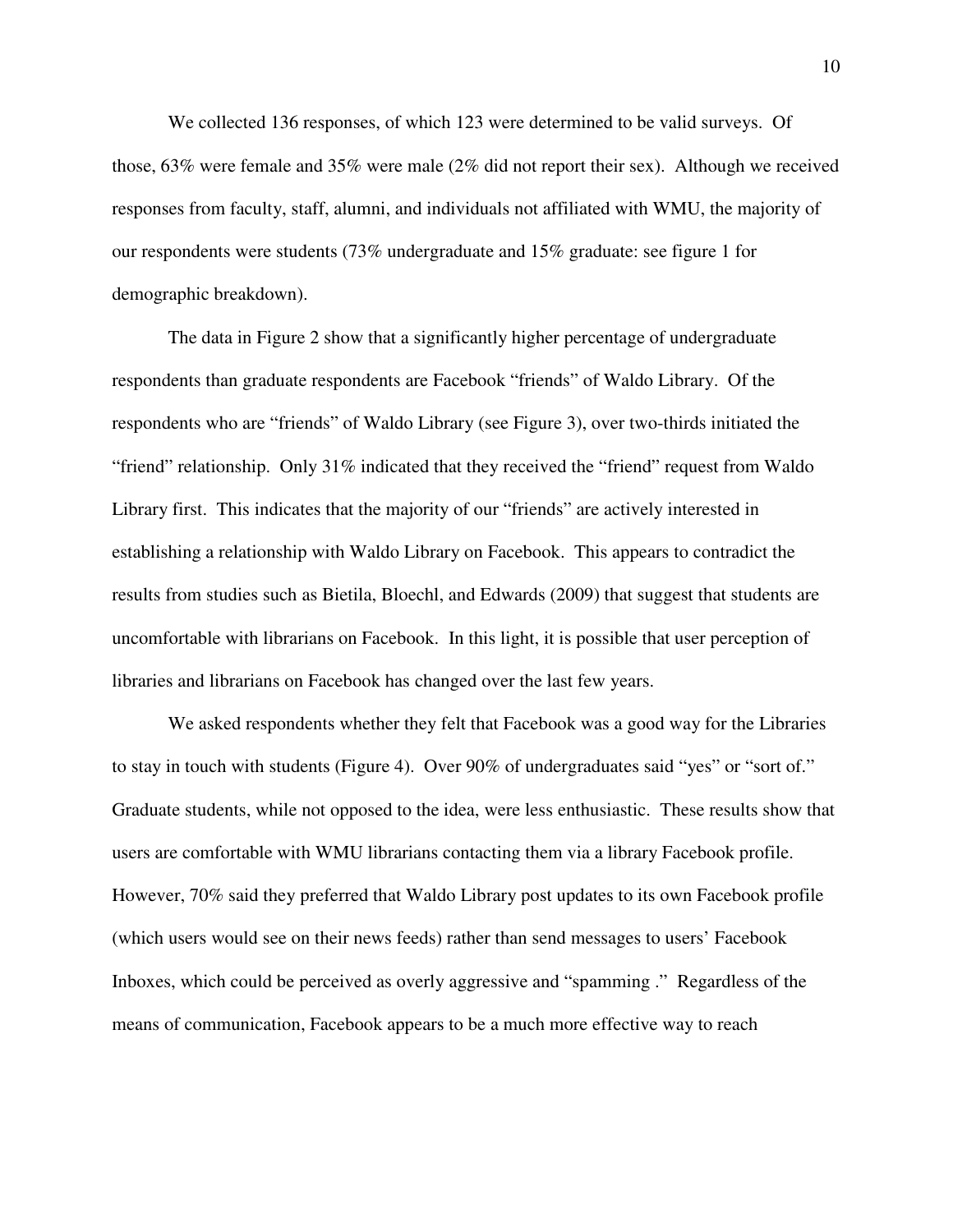

undergraduate students than other populations.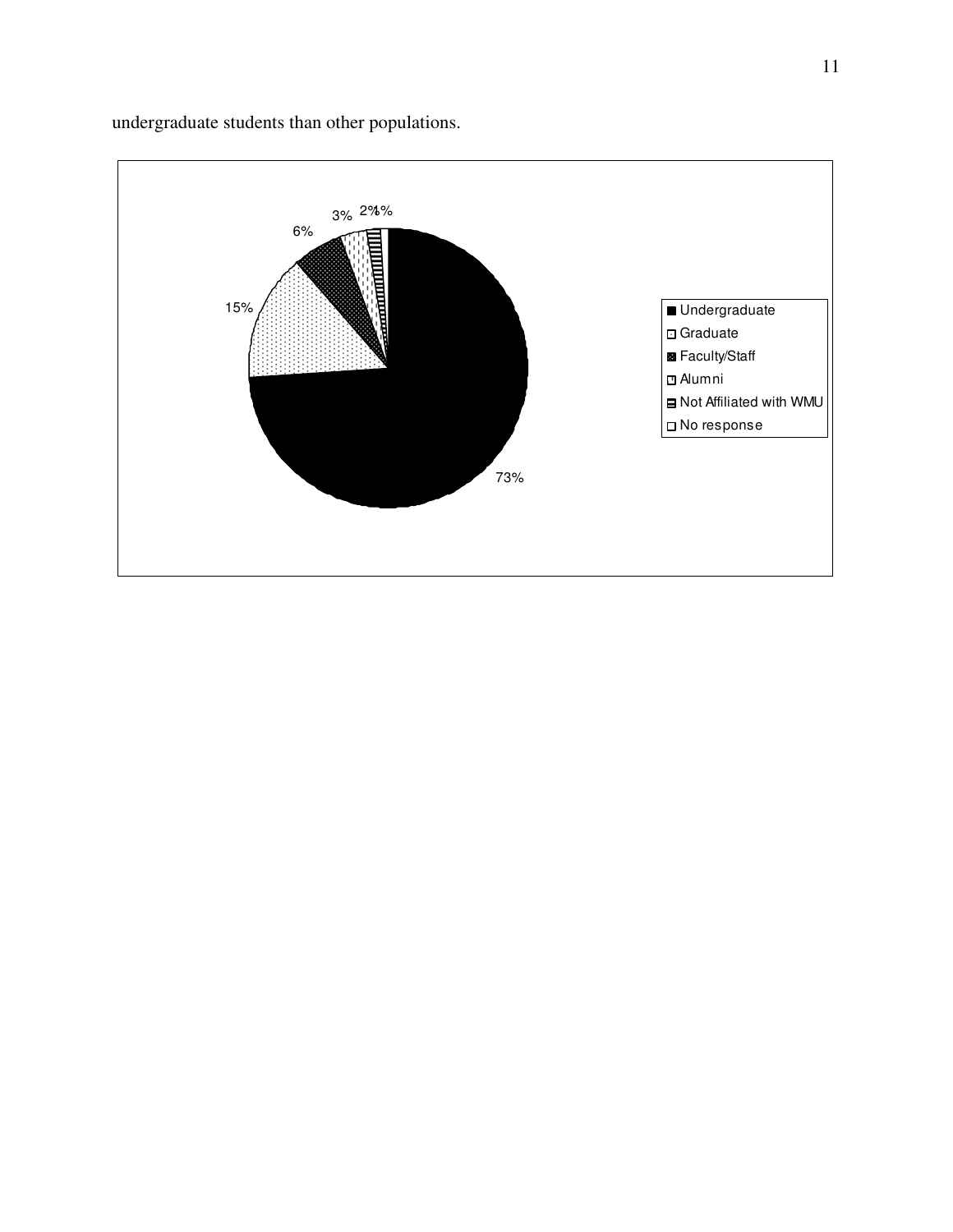#### **FIGURE 1** Respondents by Status



**FIGURE 2** Are you a "friend" of Waldo Library on Facebook?

When asked if they were comfortable asking a librarian for research help on Facebook, 63% of respondents indicated that they were very or somewhat comfortable, 8% were somewhat uncomfortable, and 29% were neutral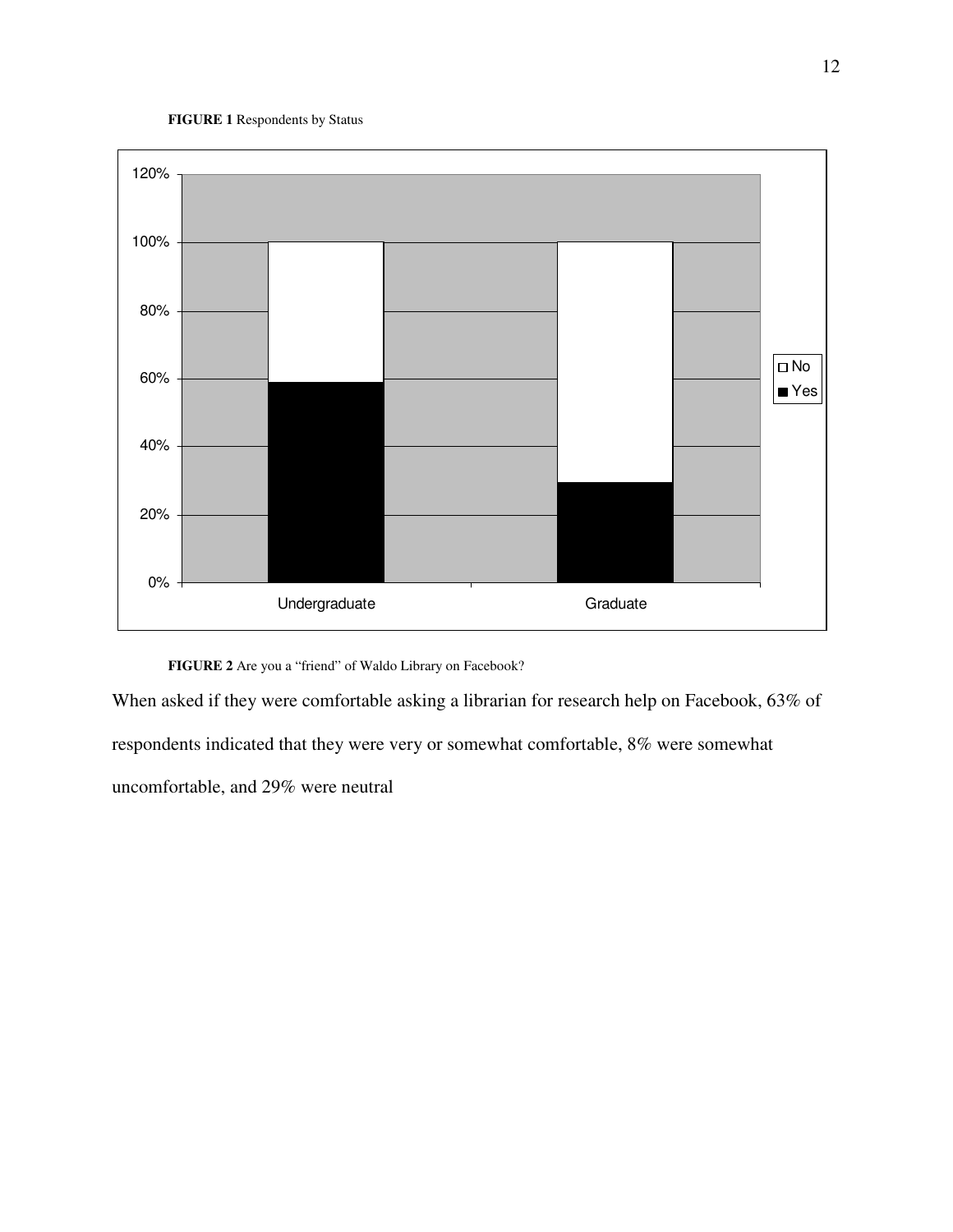

**FIGURE 3** How did you become a "friend" of Waldo Library?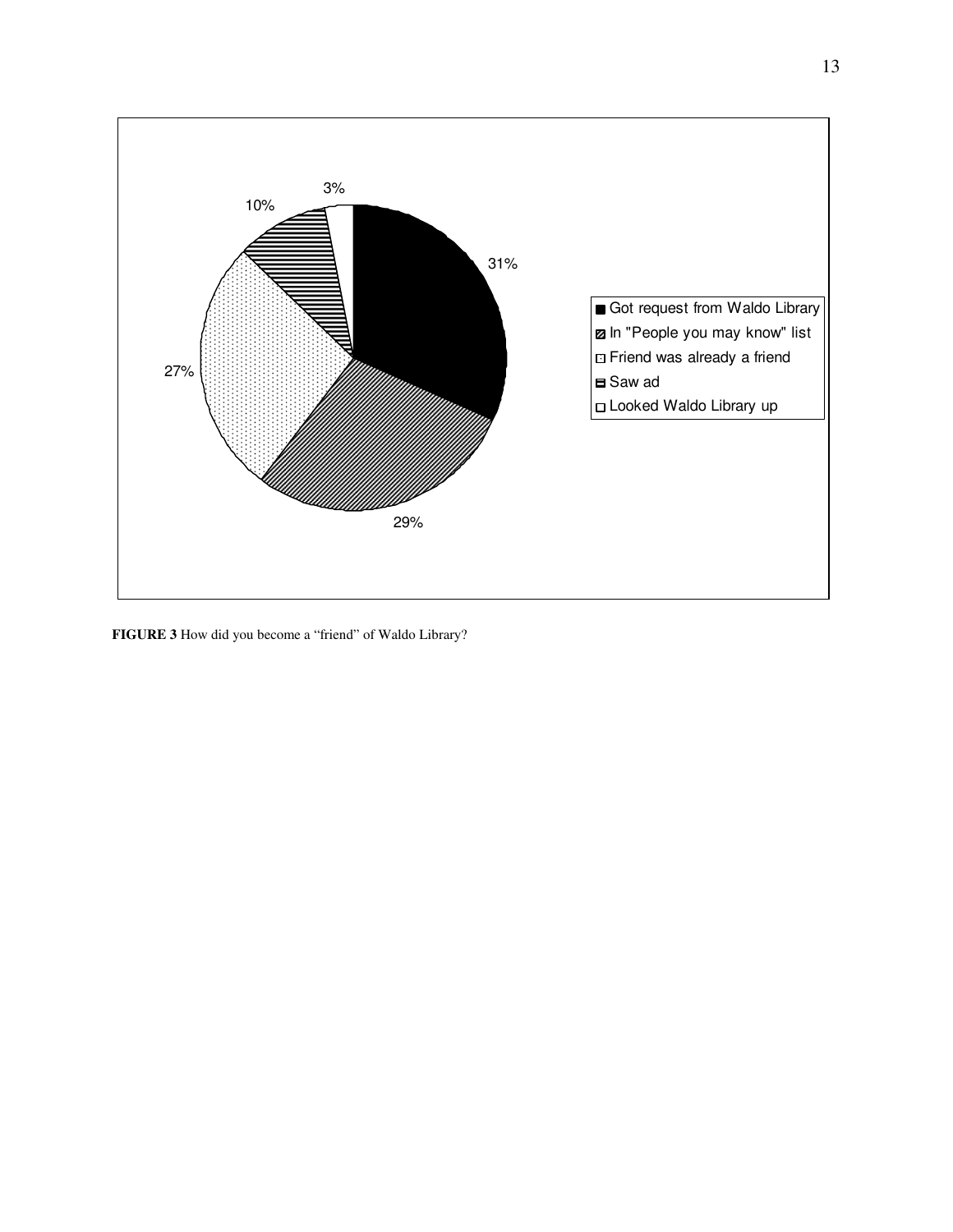

**FIGURE 4** Do you think Facebook is a good way for the Library to stay in touch withstudents?

Although the majority of respondents indicated some comfort seeking research assistance through Facebook, very few have actually done so. Only four out of 115 respondents said that they had ever asked a librarian a question via Facebook. It appears that, while our Facebook users are willing to initiate a "friend" relationship with the Library, they are more comfortable with passively receiving information and are unlikely to use Facebook to actively request assistance from the Library.

Respondents were asked what library services, if any, they had learned about via the Waldo Library Facebook profile (figure 6). Respondents could select multiple responses. The vast majority had learned about events sponsored by the University Libraries or other offices at WMU. Fewer students indicated an awareness of services such as reference help or research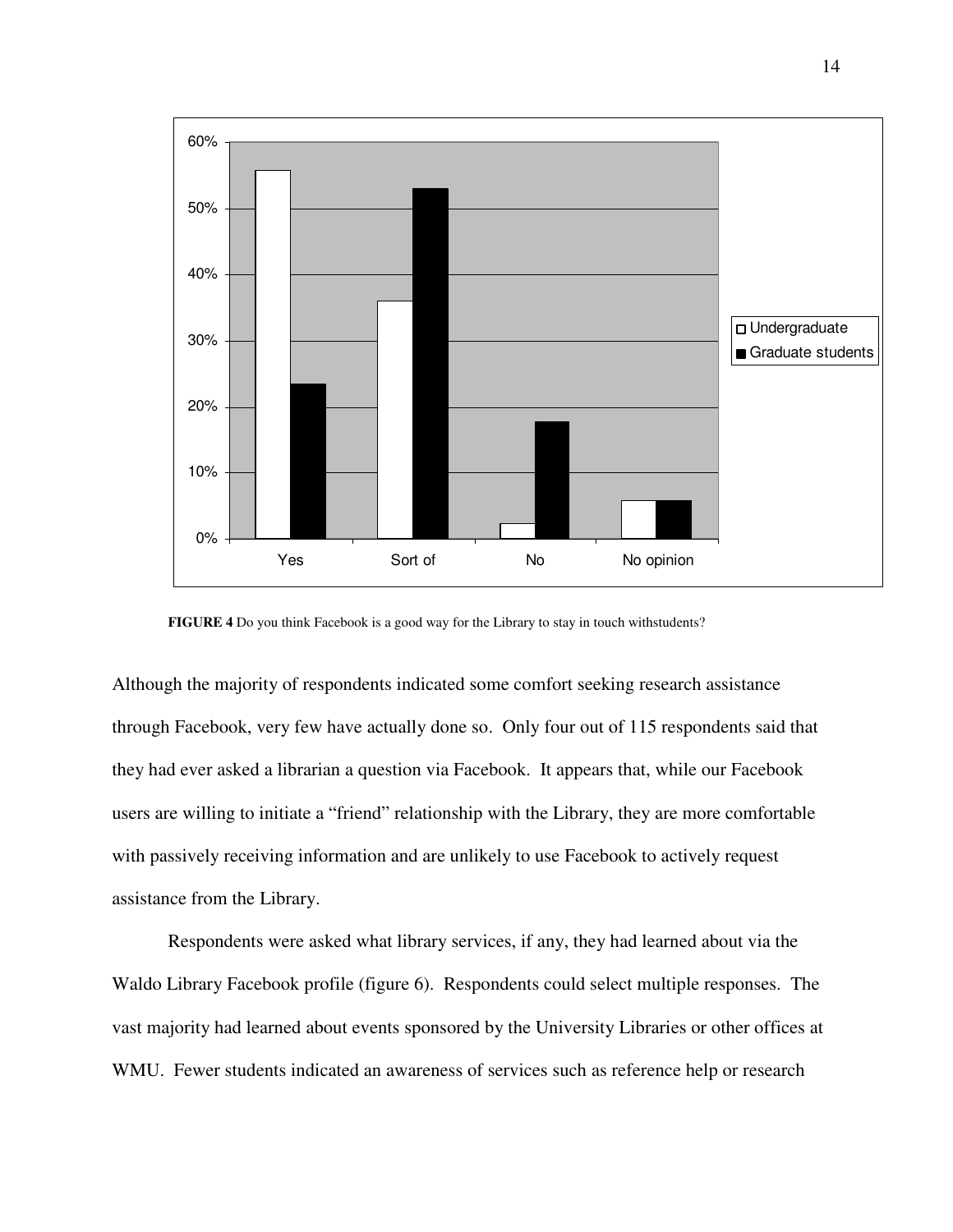tips. Respondents were also asked what information they *would like to see* in posts from Waldo Library (figure 7), and again could select multiple responses. Information about events and services were the most popular at nearly 90% each, closely followed by information about specific resources and research tips at approximately 70% each. Respondents seemed generally enthusiastic about receiving any relevant information from the Library via Facebook. However, it appears that the Library should consider more regularly promoting research tips and specific resources through Facebook, since most respondents indicated that they wanted such information, while only a few reported previously receiving it.



**FIGURE 5** How comfortable are you with contacting a librarian for a research question on Facebook?

In order to evaluate the effectiveness of Facebook as a marketing tool, we also asked respondents how they found out about the Facebook survey (since it had been advertised through a variety of media). Nearly all of those who are "friends" of Waldo Library on Facebook found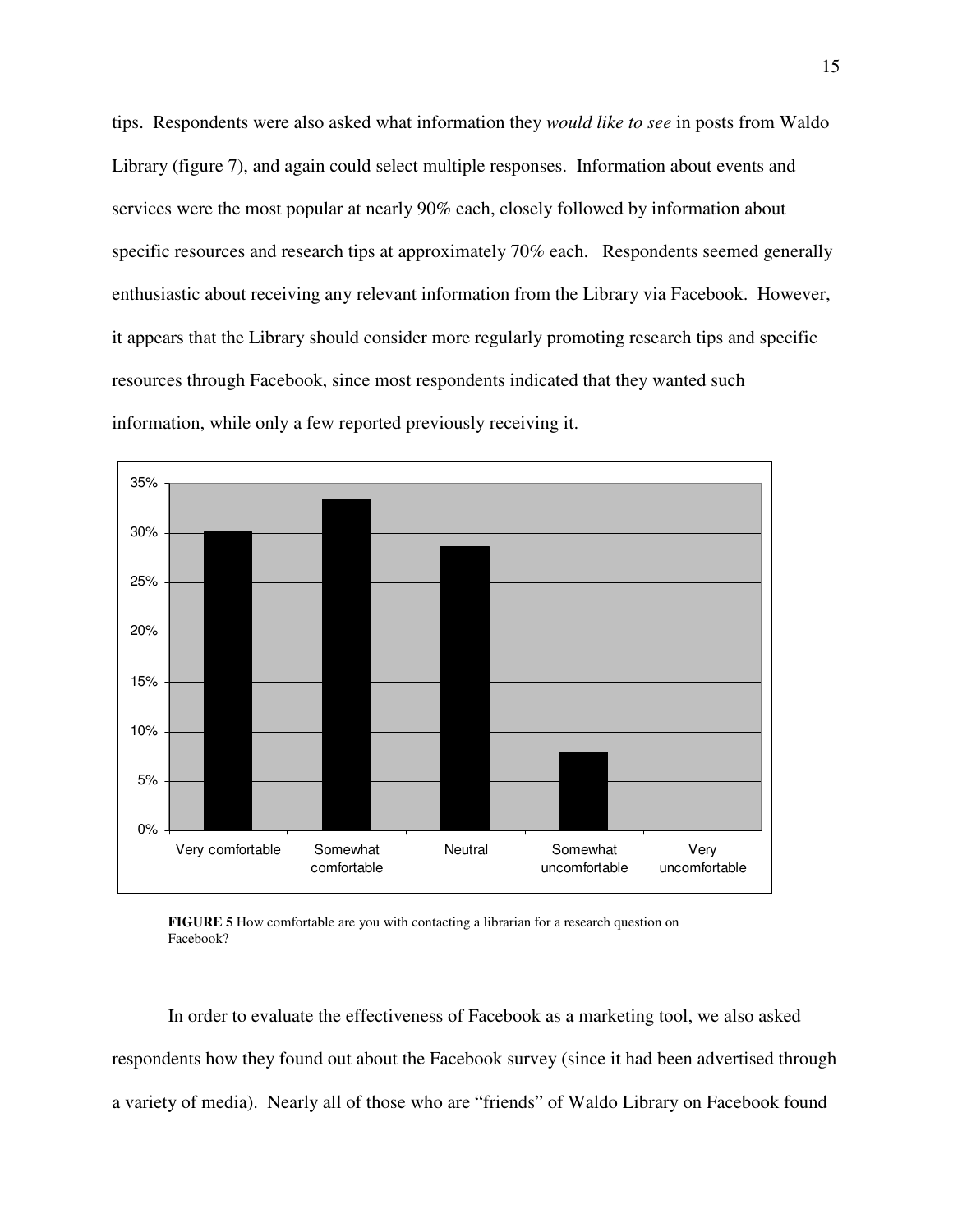

**FIGURE 6** What library services have you learned about via Facebook?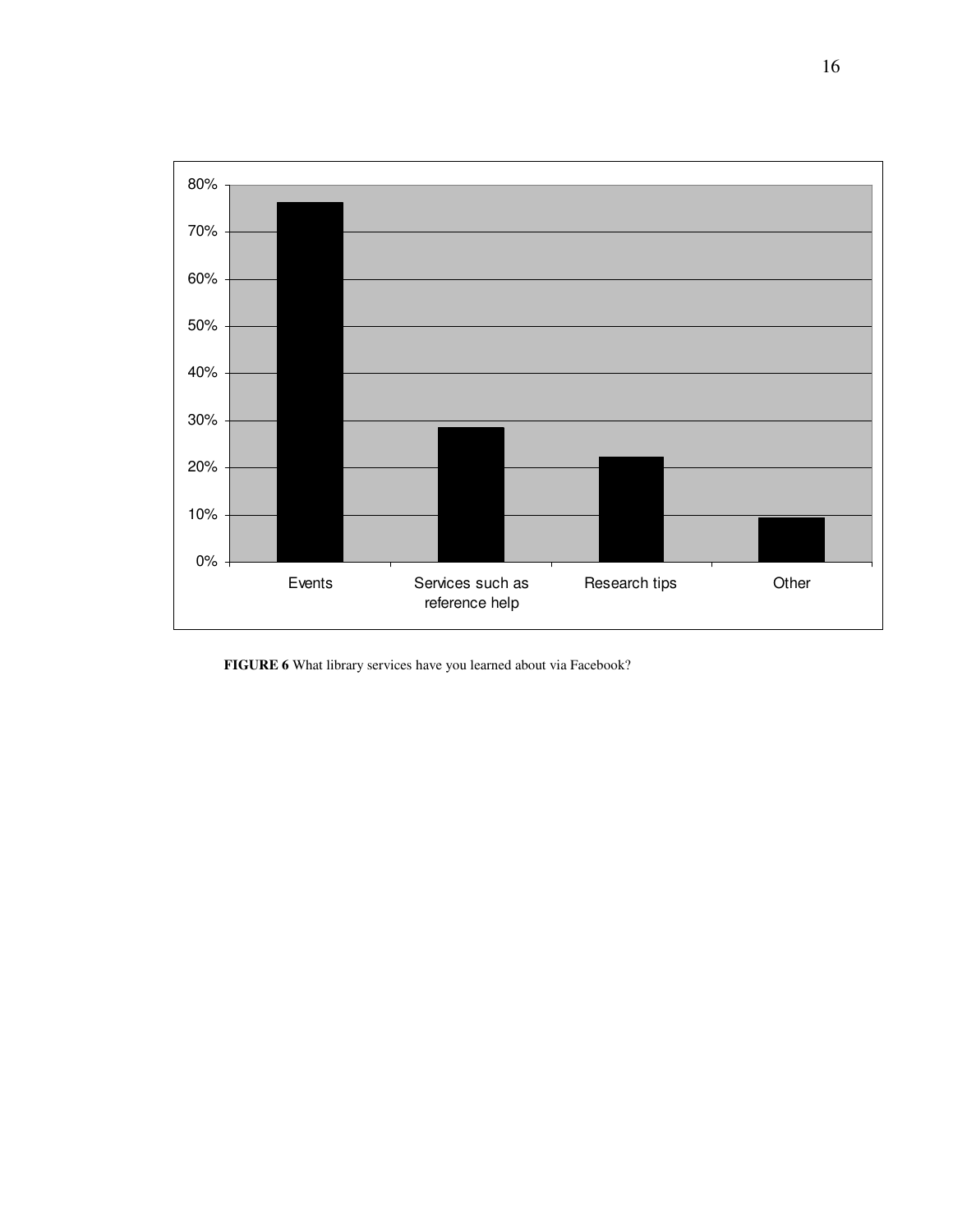

**FIGURE 7** What information would you like the library to post on Facebook?

the survey there. Those who are not "friends" of Waldo Library found the survey in several different ways, primarily fliers and the University Libraries' website. This indicates that Facebook is a useful tool for reaching a particular subset of our users, since our "friends" found the survey there first and not through some other medium.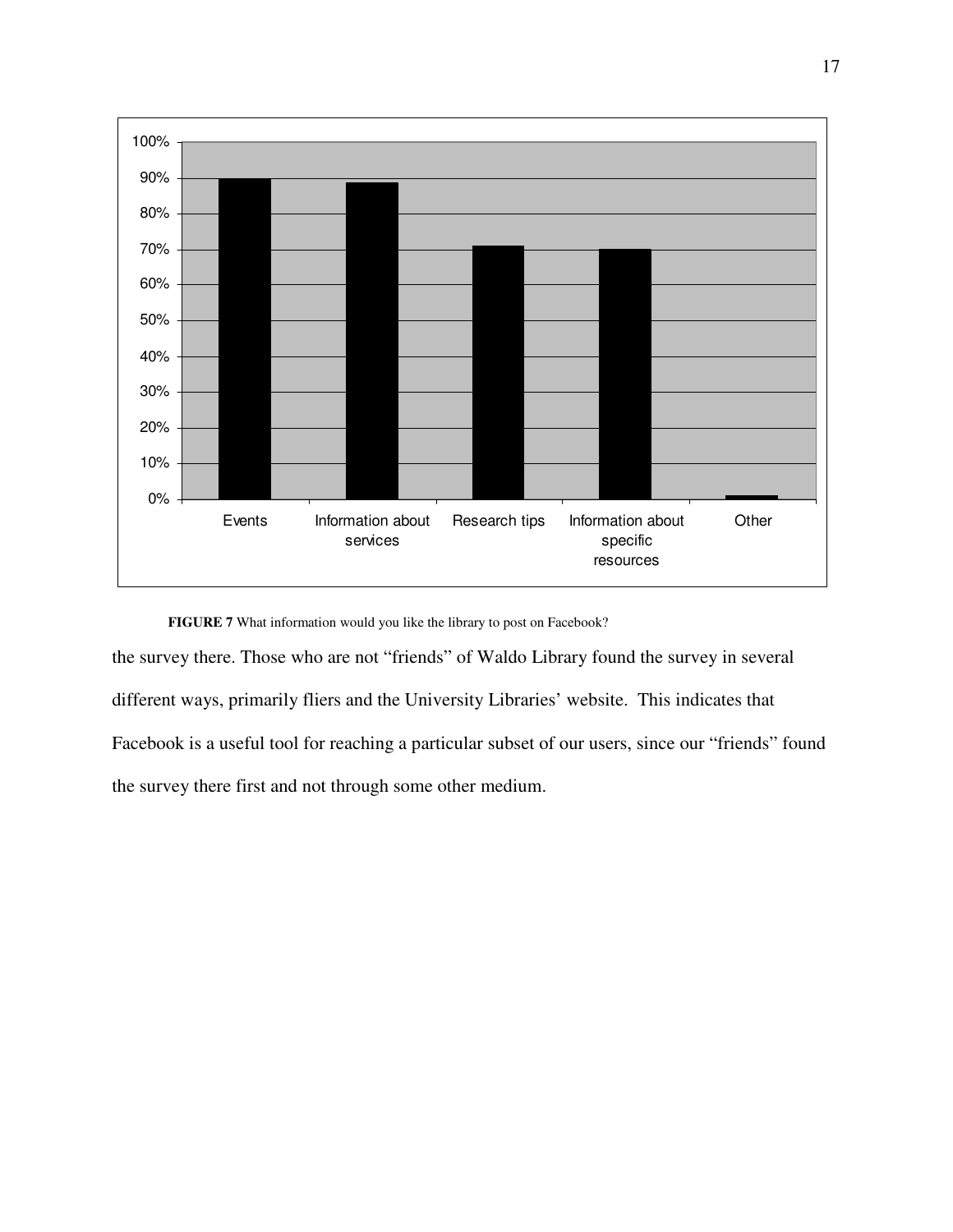

#### **FIGURE 8** How did you find out about this survey?

 However, this information also suggests that we should not rely exclusively on Facebook for promoting programs, services, or any other resources, since many of our users are still not "friends" of Waldo Library on Facebook.

#### **Conclusions and Recommendations**

To provide context for the results of our user survey, we conducted a survey of Western Michigan University's Carnegie peer institutions (based upon the 2005 *Carnegie Classification of Institutions of Higher Education*) as listed on the University's "Peer Institutions" page (Office of Institutional Research, 2011). This survey was administered via e-mail to libraries at these institutions. Of the fourteen institutions identified as Carnegie peers, we received responses from eleven libraries, nine of which have an active presence on Facebook, most begun between 2008 and 2009. These responses, together with our own experiences and our reading of the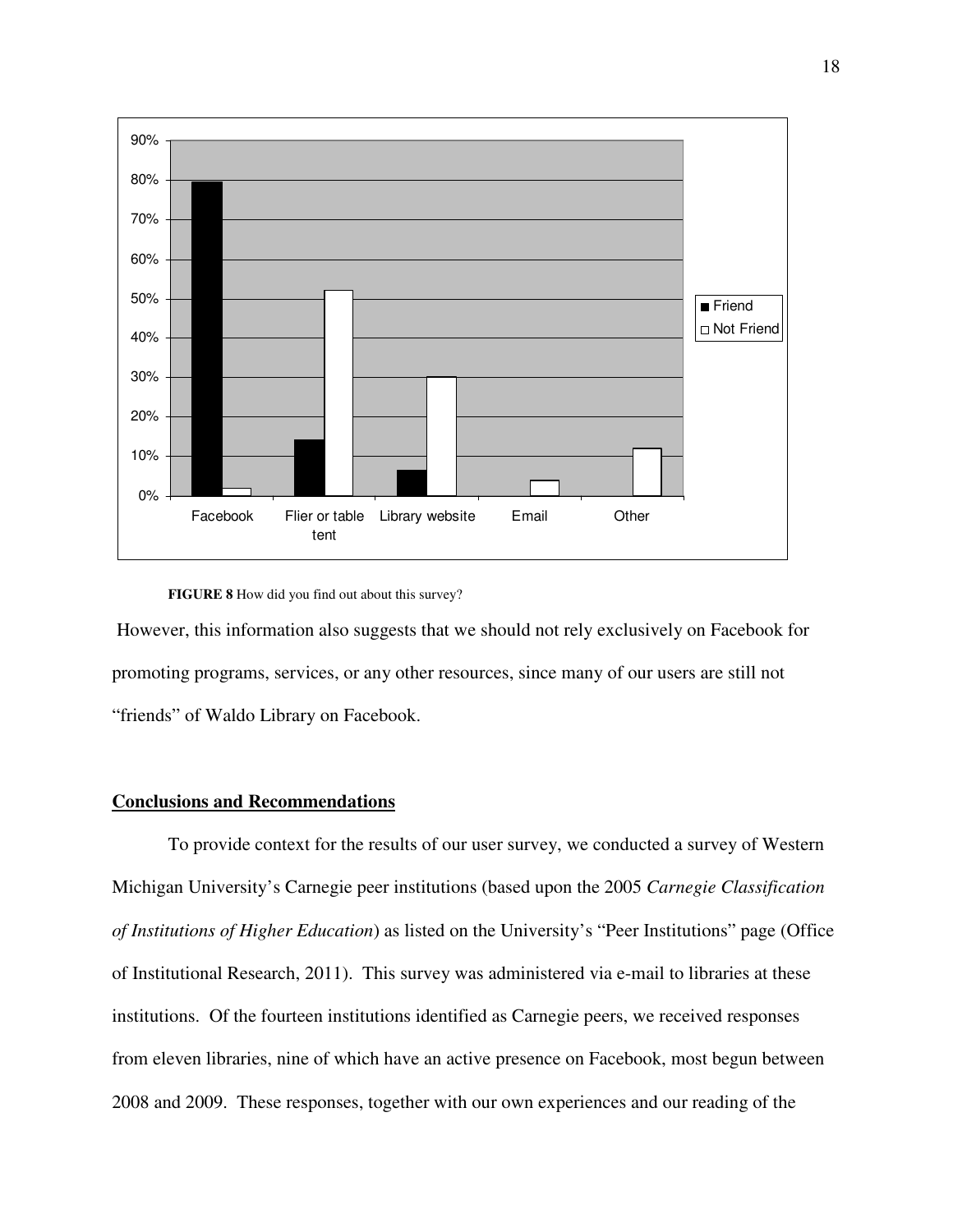literature, have informed the recommendations which we have developed here. Since our Carnegie peers, like WMU, are all midsized, public, doctoral institutions, our approach may need to be modified by anyone wishing to develop a Facebook presence at a different type of library.

The results of our survey of peer institutions indicate that the most common libraryoriented use of Facebook is for promotion of events and services. All of the respondents indicated that their primary goals for Facebook involved improving communication and awareness of the library. This dovetails with Jacobson's (2011) finding that announcements and the promotion of events were the major library use of Facebook.

Facebook was not designed to be used by corporations or institutions like libraries. While the original purpose of SNSs like Facebook was for individuals to find, communicate and share with each other, over the last several years these sites have come to be used by corporations and institutional entities for marketing purposes. Facebook has even adapted by developing a separate format called "Pages" intended for use by institutions and organizations. While this option did exist when Waldo Library first developed a Facebook presence, it had serious limitations some of which have subsequently been resolved. For example, the Page format in January 2009 did not allow the organization to send messages to be received in the Friends' feed or initiate "friend" relationships. In addition, the Page format did not allow an entity to communicate privately with individuals, either through an instant message Chat or the Facebook Inbox. As a consequence, we chose to create a "Profile" (intended for individuals) rather than a Page for our library presence. However, since the first limitation has been resolved, we feel that the Page format is more likely to be useful for institutions like libraries, despite the continuing lack of a private communication option. In addition, most libraries have other options for private communication outside of Facebook. This is echoed by our Carnegie peers, most of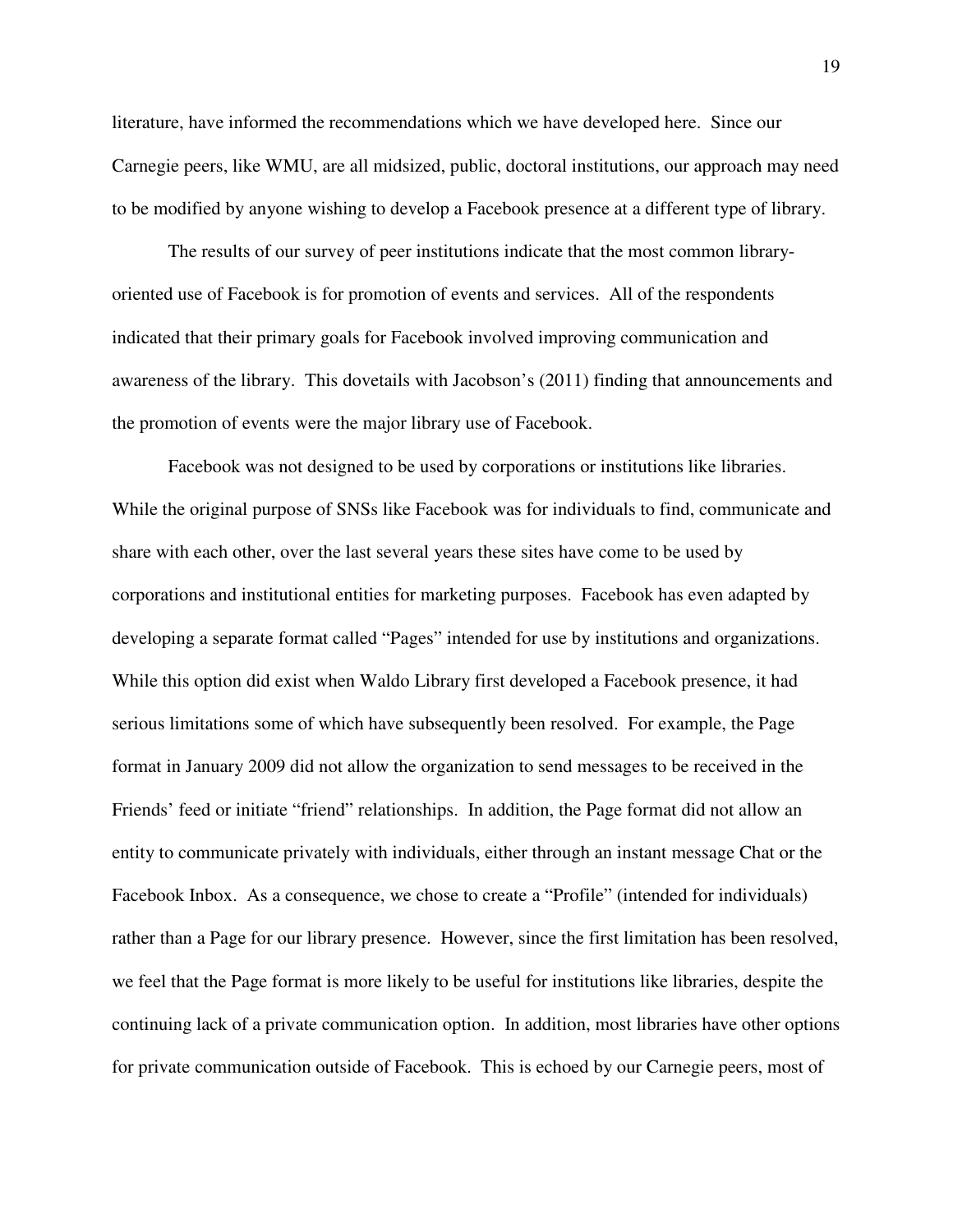whom use the Page format. One of the most valuable features offered by the Page is the use of "Facebook Insights," a program which allows administrators to view metrics about how people are using the Page (Facebook, 2011b). This tool is especially useful for libraries since it provides demographic information about the people who visit the Page, trends about how they have consumed content from the Page, and how they have created content to be shared on the Page (Facebook, 2011a). This type of data can help libraries to develop targeted promotions and other materials for specific, identifiable populations.

It is important to note that some libraries may not feel comfortable or willing to initiate a "friend" relationship. Indeed, the literature does show that some students may feel uncomfortable being "friended" by an institutional entity (Bietila, et al., 2009; Chu & Meulemans, 2008; Connell, 2009; De Rosa, et al., 2007; Hewitt & Forte, 2006; Koerwer, 2007; Salaway, et al., 2008). We have chosen to do so only with individuals who we can verify are part of one of the Western Michigan University "Networks" on Facebook, such as students, faculty, staff and alumni. However, we will happily accept "friend" requests from anyone. In fact, we have received many "friend" requests from both published and unpublished authors who regularly send us updates about their literary projects. This is an example of the nature of social networking – the two-way communication is mutually beneficial, with Waldo Library learning about new works of literature, and the authors' promoting their work.

Of the nine peer institutions who reported having active Facebook pages, only three have official or unofficial policies. However, in order to maintain an effective presence on Facebook, WMU Libraries have developed a set of policies and practices, which we have updated periodically based on responses from our users and incidents we have encountered. In March

20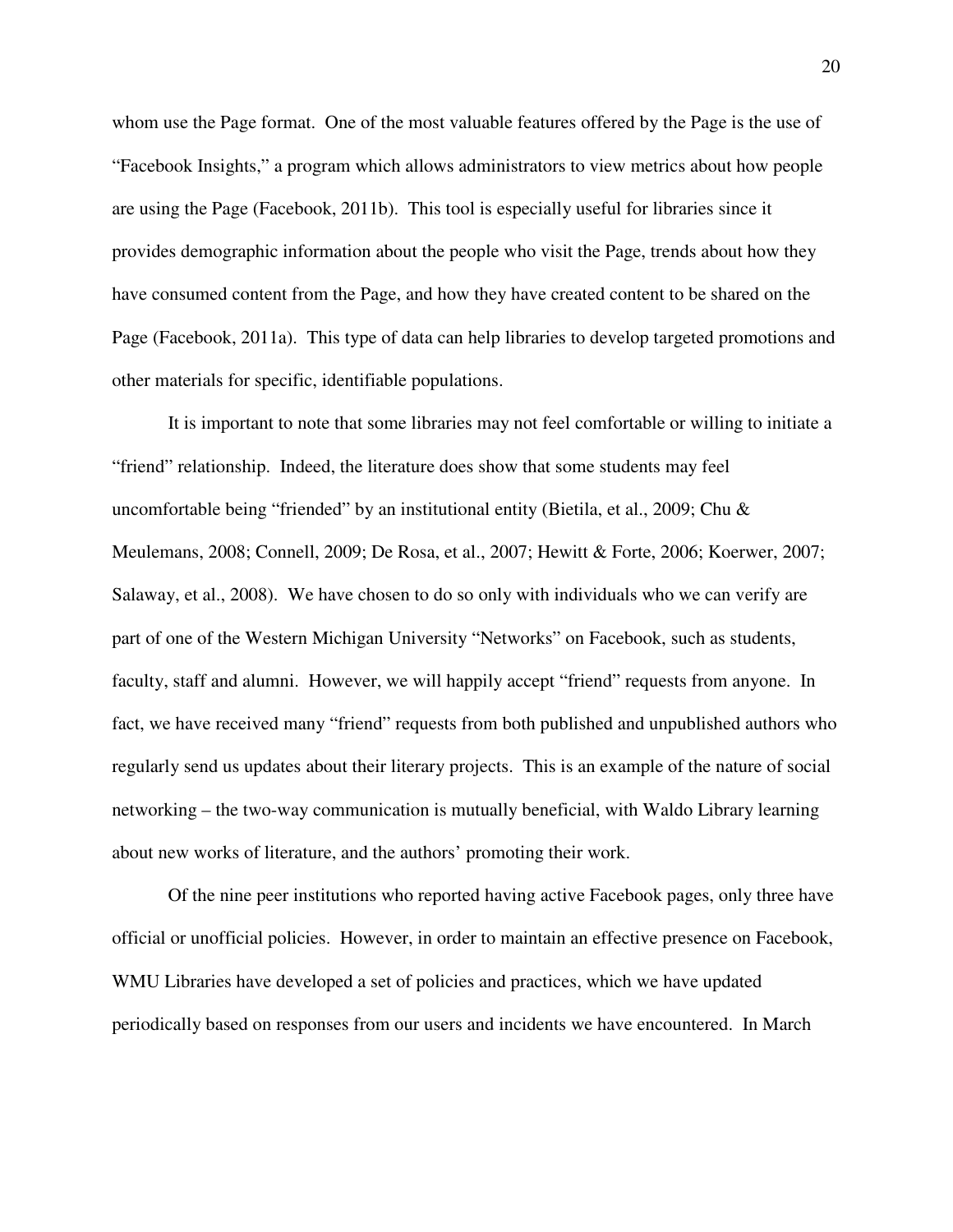2010, WMU's Web Governance Council passed a set of policies regarding all social media, so our policies and practices are also in line with these criteria (2010). They include:

- Regularly updating our Facebook profile, and adding new content approximately once or twice a week. Most of our peer institutions reported doing the same.
- Monitoring the profile at least once per week. At this time, new "friend" requests are accepted, invitations to events are read (and accepted, declined, or ignored as appropriate), and comments and correspondence from "friends" is read.
- Allowing multiple librarians to have administrative access to the Facebook profile for the purpose of monitoring and posting new content. We found that six of the nine peer institutions also divide responsibility for the page among several individuals.
- Developing a privacy policy which states that we will not, in any way, use content posted by any of our Facebook "friends" on their personal pages, without the page owner's permission.
- Reserving the right to use, edit, or remove any postings on the Waldo Library profile "Wall."
- Reserving the right to terminate the "friend" relationship with any user whose content appears on the Waldo Library profile and is deemed inappropriate for a WMU webpage.

Student preferences for social contact and privacy should be kept strictly in mind by administrators of library Facebook pages who wish to facilitate and encourage students' trust of librarians. This trust can be very fragile (Hewitt & Forte, 2006). Fernandez (2009) highlights how libraries that use SNSs should be aware that privacy issues with such sites can conflict with our own commitment to user privacy. It is essential that libraries are not seen as parasites on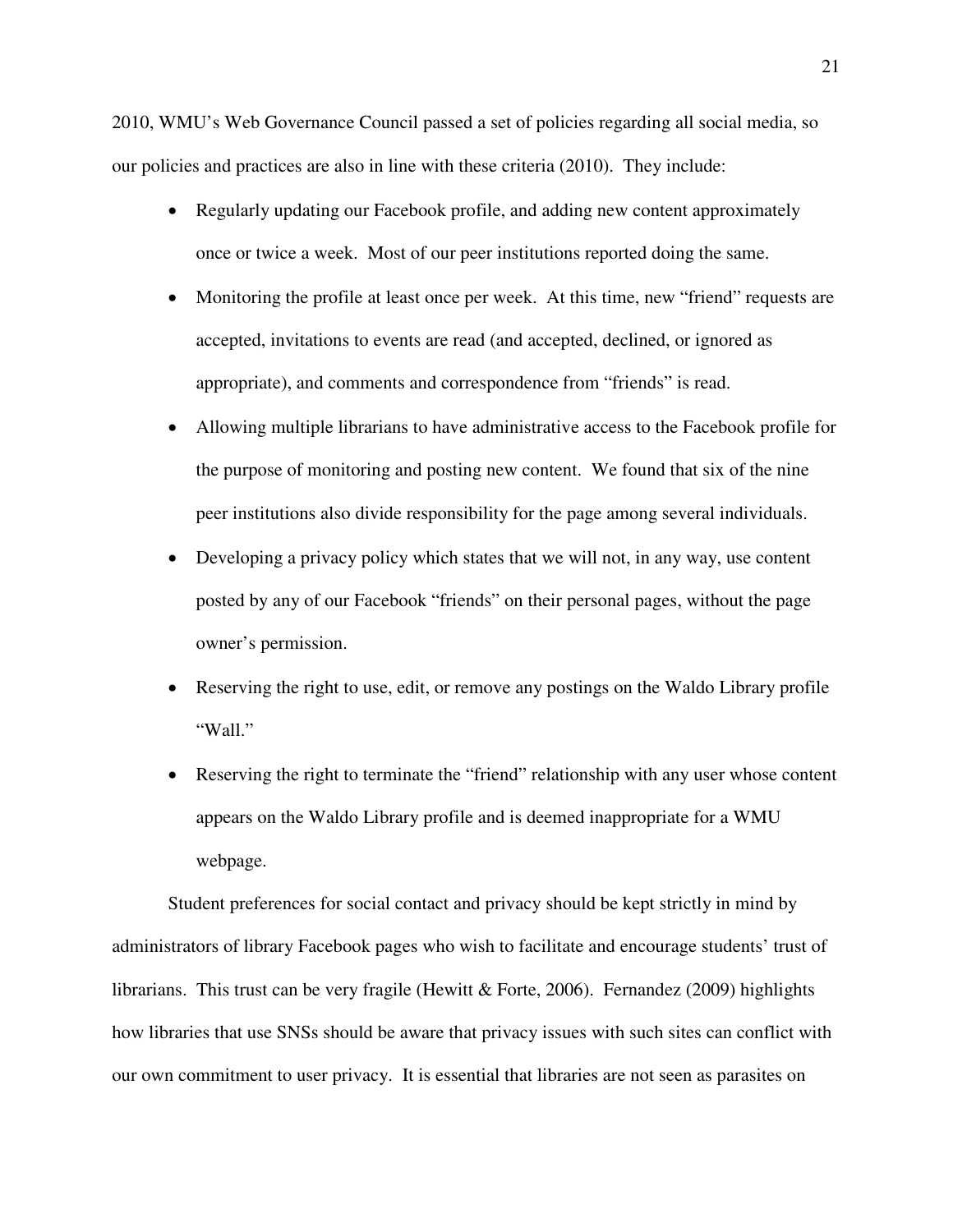SNSs like Facebook by trying to appropriate users' personal information that may be publically available, but was not originally intended for widespread public consumption. Some user populations may feel more strongly about this than others. It is incumbent upon individual libraries to make sure that their users do not feel that their privacy has been violated.

We feel that Waldo Library's presence on Facebook has been, on the whole, a positive experience. Despite our original goals for using the Library's Facebook profile for marketing, reference, and asynchronous instruction, we have found that only one was truly successful – promotion and marketing. We have had some experience with students asking reference or instruction related questions, but these were so infrequent that it became clear that Facebook was of limited value for these kinds of interactions. This appears to be the case for most of our peer institutions as well, with only three reporting having received any "friend-initiated" reference questions through Facebook.

Libraries may have to adjust to continuing changes or updates to Facebook's functionality, platform, and even its privacy policies. In some cases, they may find it difficult to take advantage of the "latest and greatest" features without either starting again from scratch or making significant revisions to policies and procedures. Though that is the essential nature of working within the rapidly changing world of social networking sites, our study concludes that libraries and users can each benefit from being connected in this way.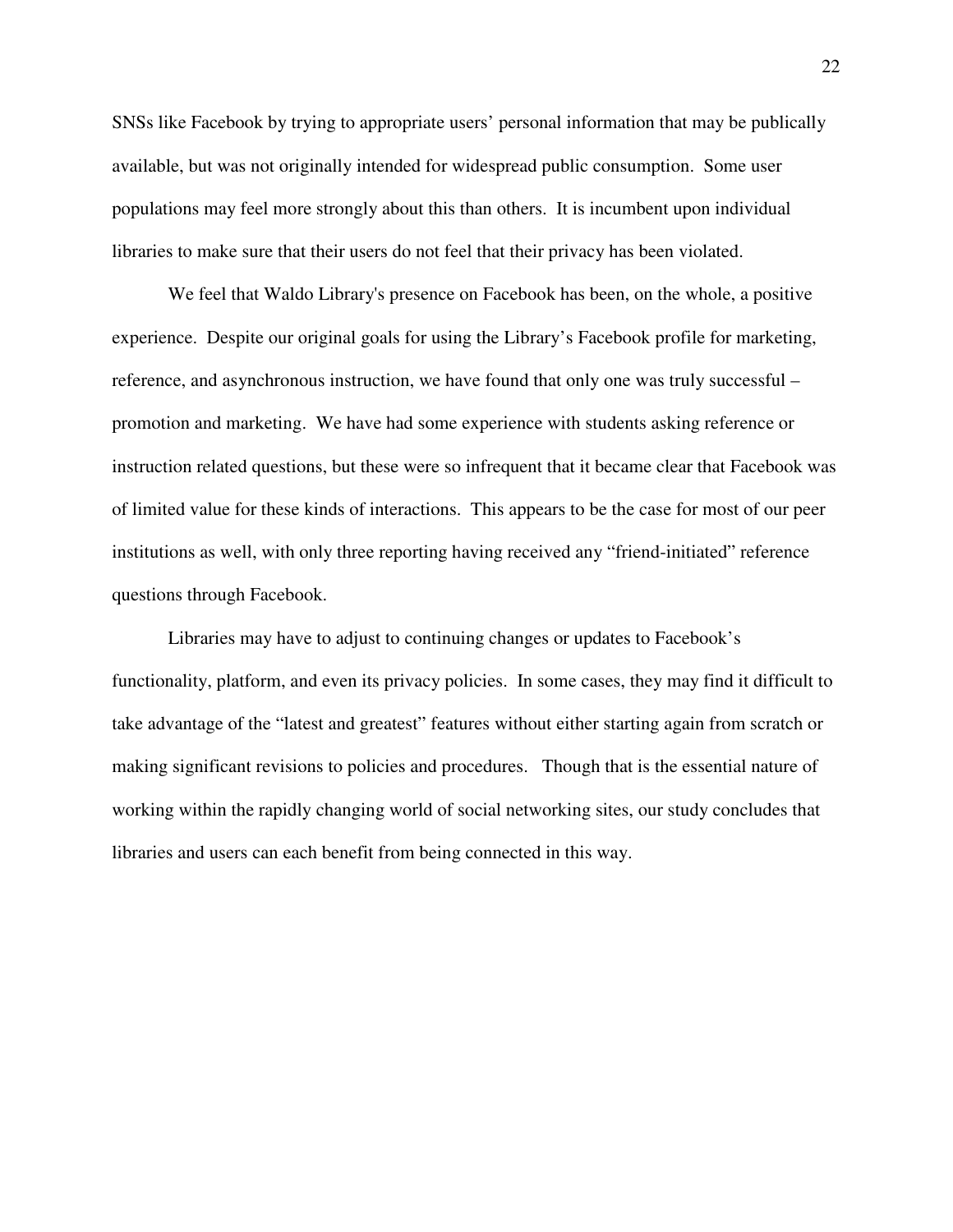# **Appendix A**

Questions for "Waldo Library Facebook Survey"

1. Age:

- a. 18-25
- b. 26-35
- c. 36 and older

2. Sex:

- a. Male
- b. Female

3. Status:

- a. Undergraduate Student
- b. Graduate Student
- c. Faculty/Staff

d. Alumni

e. Not affiliated with WMU

4. Enrolled: [if respondent indicates s/he is a student]

- a. Full-time
- b. Part-time

5. Are you a student at one of WMU's regional campuses? (Battle Creek, Grand Rapids, Lansing, Muskegon, Southwest, Traverse City):

a. Yes (I am a student at one of WMU's regional campuses)

- b. No (I am a student at WMU's main campus)
- 6. What are you majoring in, or what do you plan on majoring in? [list of majors offered at WMU] Other (please specify) \_\_\_\_\_\_\_\_\_\_\_\_\_\_\_\_
- 7. What Social Networking tools do you regularly use? (check all that apply)

| Facebook               |  |
|------------------------|--|
| MySpace                |  |
| Twitter                |  |
| Friendster             |  |
| LinkedIn               |  |
| Other (please specify) |  |

- 8. If you use Facebook, how many friends do you currently have on Facebook?
	- a. less than 50
	- b. 50-200
	- c. 201-500
	- d. more than 500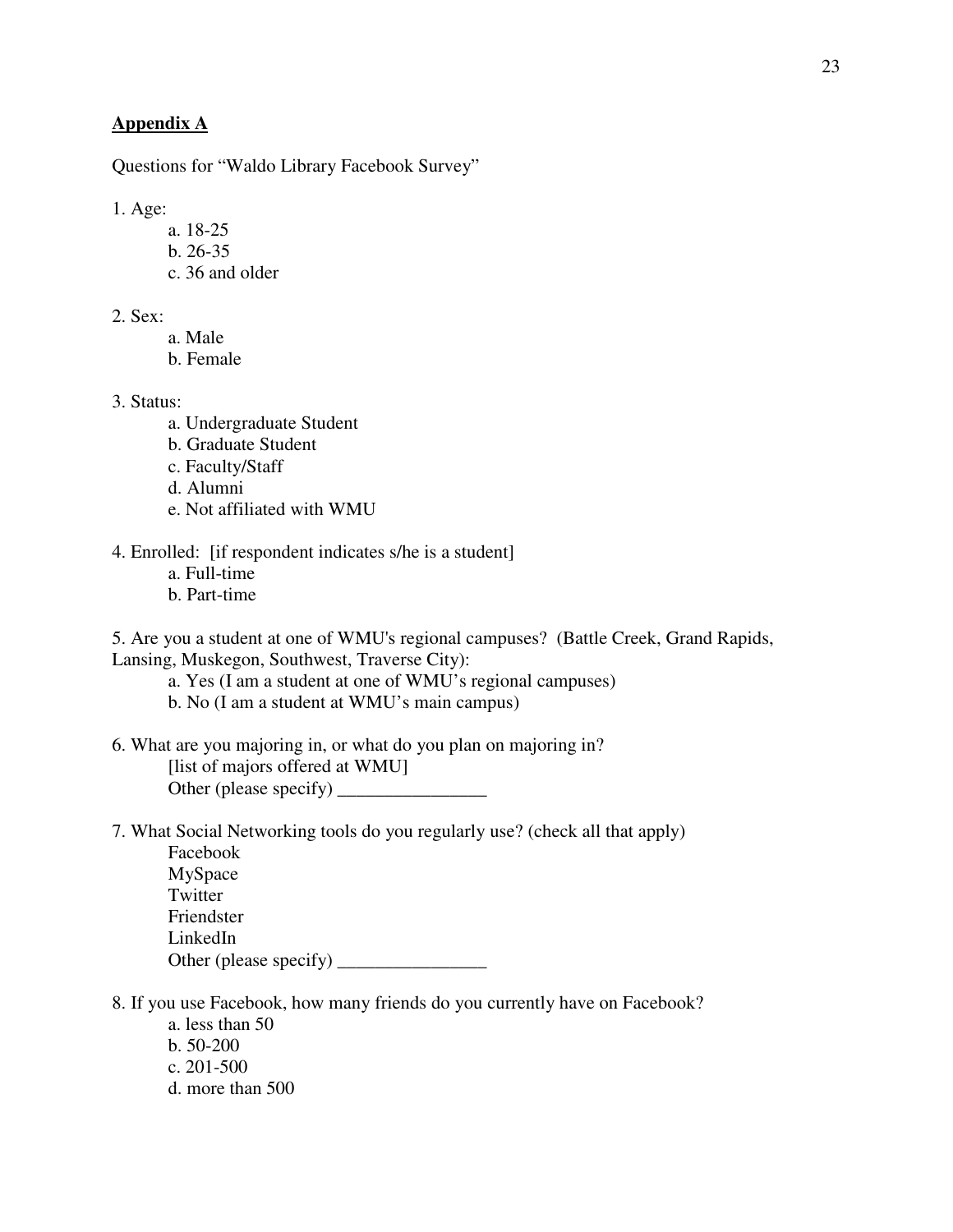e. I do not use Facebook

- 9. Are you a "friend" of Waldo Library on Facebook?
	- a. Yes
	- b. No

10. How did you become a friend of Waldo Library? [if respondent answers "yes" to question 9]

- a. Got a request from Waldo Library
- b. Saw that one of my other friends was already a friend of Waldo Library
- c. Looked Waldo Library up
- d. Waldo Library was in my "people you may know" list
- e. Saw an ad in the Library or elsewhere on campus

11. Have you learned about any library services because of the Waldo Library status updates on Facebook?

- a. Yes
- b. No
- 12. What sorts of services? [if respondent answers "yes" to question 11]
	- a. Research tips (such as videos or notes posted on the Waldo Library Facebook page)
	- b. Events
	- c. Services such as Reference help
	- d. Other (please specify)  $\frac{\qquad \qquad }{\qquad \qquad }$
- 13. How comfortable are you with contacting a librarian for a research question on Facebook?
	- a. Very comfortable
	- b. Somewhat comfortable
	- c. Neutral
	- d. Somewhat uncomfortable
	- e. Very uncomfortable

14. Which of the following modes would you utilize when contacting the Library for help with a research question:

|                        | <b>Frequently</b> | <b>Occasionally</b> | <b>Never</b> |
|------------------------|-------------------|---------------------|--------------|
| E-mail                 |                   |                     |              |
| <b>Instant Message</b> |                   |                     |              |
| Facebook               |                   |                     |              |
| Face to face/in        |                   |                     |              |
| person                 |                   |                     |              |
| Phone                  |                   |                     |              |
| Other (please)         |                   |                     |              |
| specify)               |                   |                     |              |

15. Have you ever asked a library-related question to a librarian via Facebook?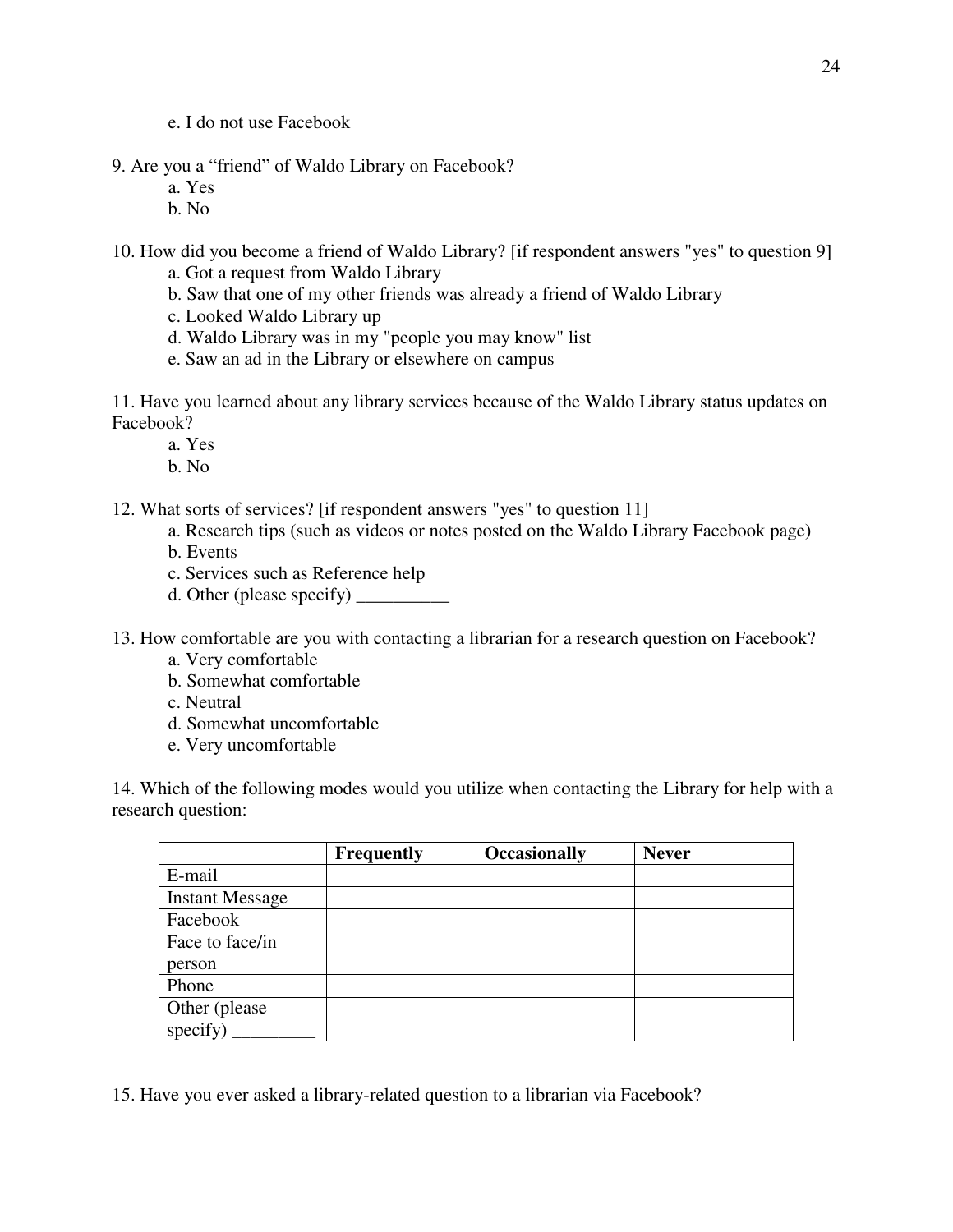- a. Yes
- b. No

16. Do you think Facebook is a good way for the library to stay in touch with students?

- a. Yes
- b. No
- c. Sort of
- d. No opinion
- 17. Which would you prefer?
	- a. Waldo Library sending emails to my Facebook Inbox to tell me about the Library
	- b. Waldo Library posting interesting things on its own page in the status update box

18. What sorts of information would you find helpful for the library to post on Facebook? (Check all that apply)

- a. Events at the library
- b. Research tips
- c. Information about services (special library hours, etc.)
- d. Information about specific resources (new books, databases, etc.)
- e. Other (please specify) \_
- 19. How often do you actively check your Facebook page:
	- a. Once every couple of days
	- b. Once a day
	- c. 2 4 times a day
	- d. 5 or more times a day
- 20. When are you most likely to be on Facebook?
	- a. In the morning
	- b. In the afternoon
	- c. After dinner
	- d. ALL THE TIME
	- e. Whenever, it is random.
- 21. How did you find out about this survey?
	- a. Facebook
	- b. E-mail
	- c. Flier or table tent
	- d. Library website
	- e. TV monitor in Library
	- f. Other (please specify)  $\qquad \qquad$
- 22. Did you take the previous Facebook survey (which ran from October to November 2009)?
	- a. Yes
	- b. No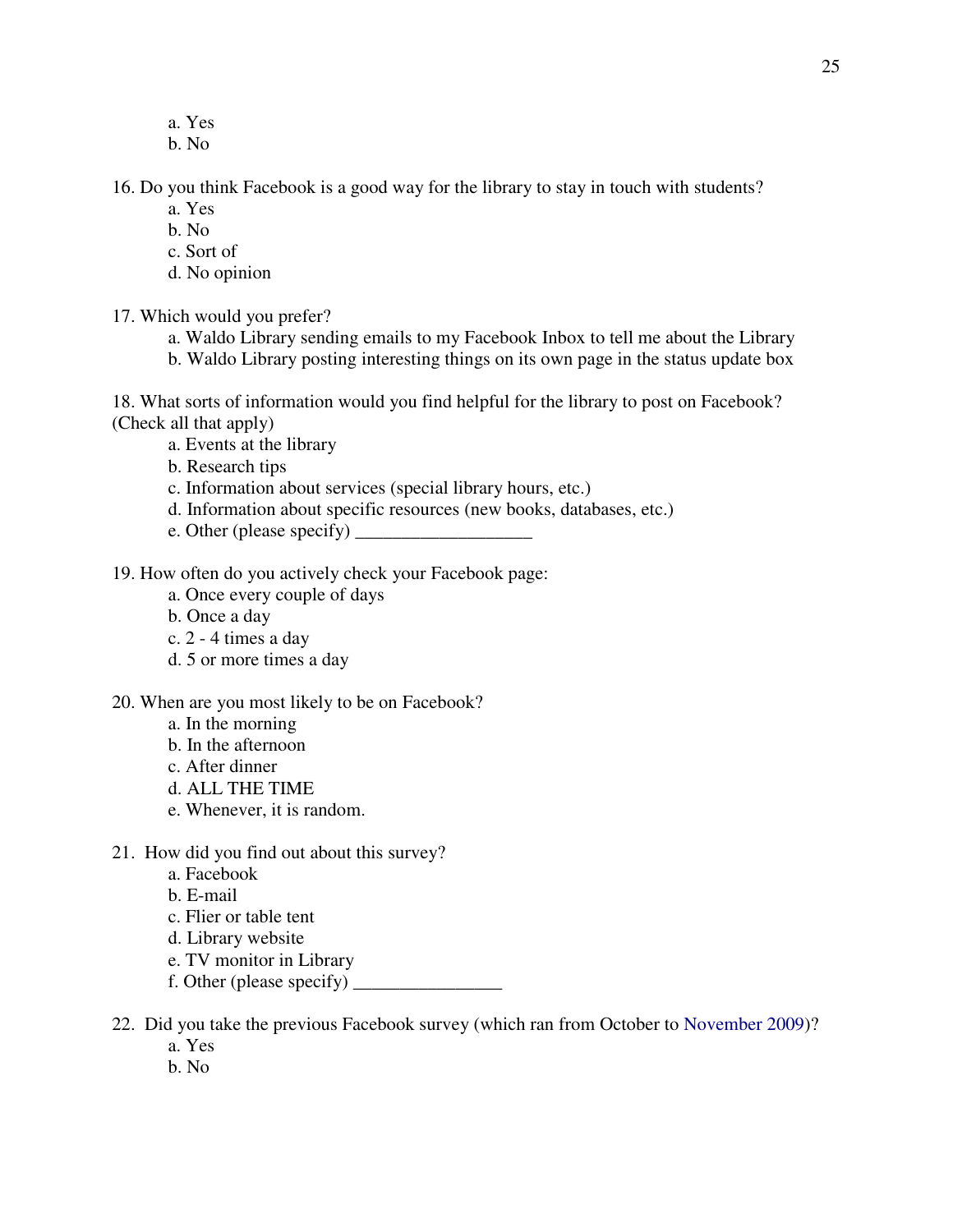23. Would you like the chance to be entered in a raffle for a \$25 gift certificate to the University Bookstore? If so, please enter your name here. Your name and contact information will not be stored for other purposes and will not be used for any other reason. Your contact information will not be given out to other parties for any reason.

| Name:   |  |
|---------|--|
| E-mail: |  |
| Phone:  |  |

 $\overline{\phantom{a}}$  ,  $\overline{\phantom{a}}$  ,  $\overline{\phantom{a}}$  ,  $\overline{\phantom{a}}$  ,  $\overline{\phantom{a}}$  ,  $\overline{\phantom{a}}$  ,  $\overline{\phantom{a}}$  ,  $\overline{\phantom{a}}$  ,  $\overline{\phantom{a}}$  ,  $\overline{\phantom{a}}$  ,  $\overline{\phantom{a}}$  ,  $\overline{\phantom{a}}$  ,  $\overline{\phantom{a}}$  ,  $\overline{\phantom{a}}$  ,  $\overline{\phantom{a}}$  ,  $\overline{\phantom{a}}$ 

24. If you have any additional comments regarding the WMU Libraries and Social Networking, please use this box.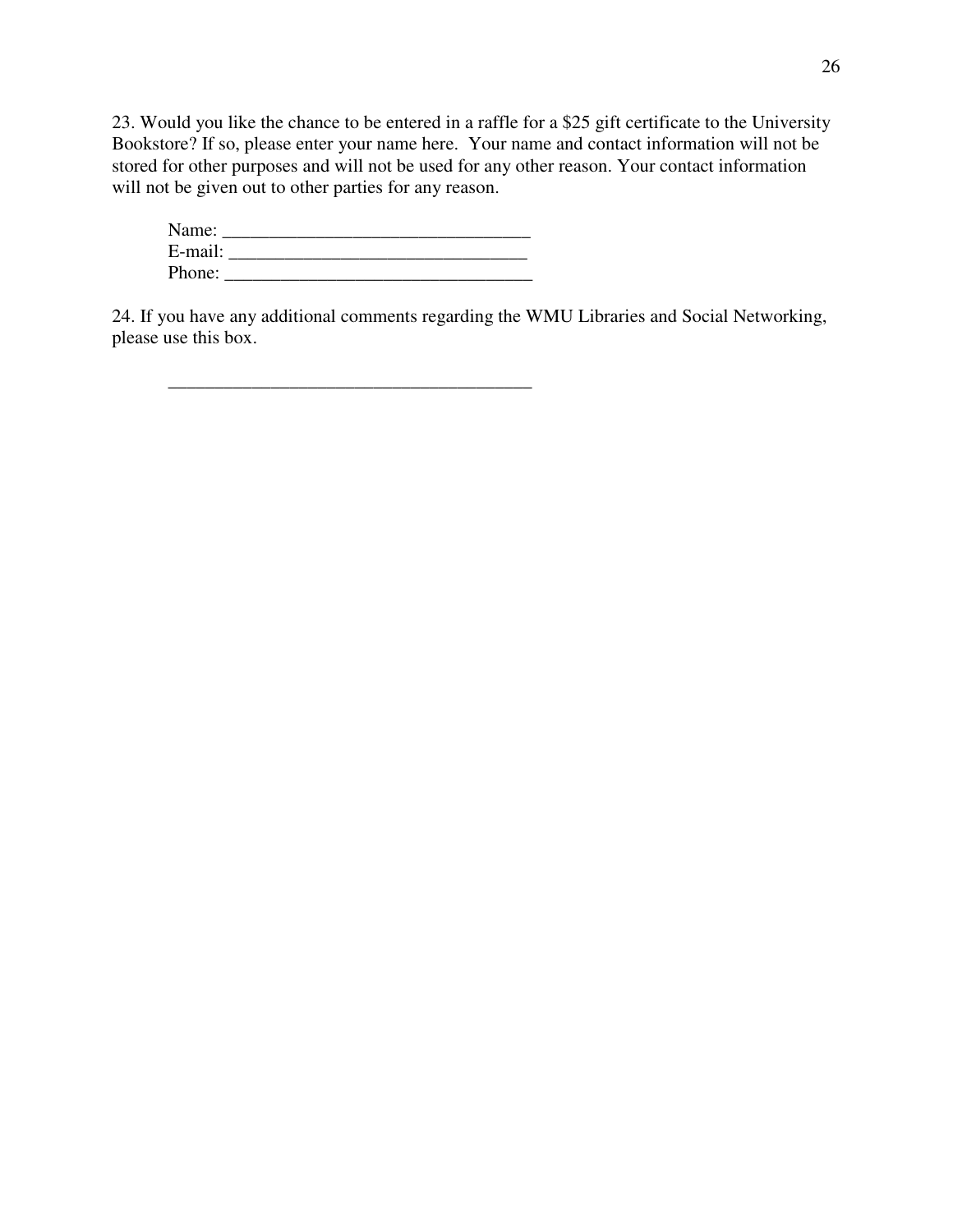- Bietila, D., Bloechl, C., & Edwards, E. (2009). *Beyond the Buzz: Planning Library Facebook Initiatives Grounded in User Needs*. Paper presented at the ACRL National Conference, Seattle, WA. http://dspace.wrlc.org/handle/1961/5136
- Bumgarner, B. A. (2007). You have been poked: Exploring the uses and gratifications of Facebook among emerging adults. *First Monday, 12*(11 ).
- Casey, M. (2005, August 4). Working Towards a Definition of Library 2.0. Retrieved from http://www.librarycrunch.com/2005/10/working\_towards\_a\_definition\_o.html
- Chu, M., & Meulemans, Y. N. (2008). The problems and potential of MySpace and Facebook usage in academic libraries. *Internet Reference Services Quarterly, 13*(1), 69-85. doi: 10.1300/J136v13n01\_04
- Connell, R. S. (2009). Academic libraries, Facebook and MySpace, and student outreach: A survey of student opinion. *portal: Libraries and the Academy, 9*(1), 25-36. doi: 10.1353/pla.0.0036
- De Rosa, C., Cantrell, J., Havens, A., Hawk, J., & Jenkins, L. (2007). *Sharing, Privacy and Trust in Our Networked World*. Dublin, Ohio: OCLC.
- Ellison, N. B., Steinfield, C., & Lampe, C. (2007). The Benefits of Facebook "Friends:" Social Capital and College Students' Use of Online Social Network Sites. *Journal of Computer-Mediated Communication, 12*(4), 1143-1168. doi: 10.1111/j.1083-6101.2007.00367.x
- Epperson, A., & Leffler, J. J. (2009). Social software programs: Student preferences of librarian use. *New Library World, 110*(7/8), 366-372. doi: 10.1108/03074800910975188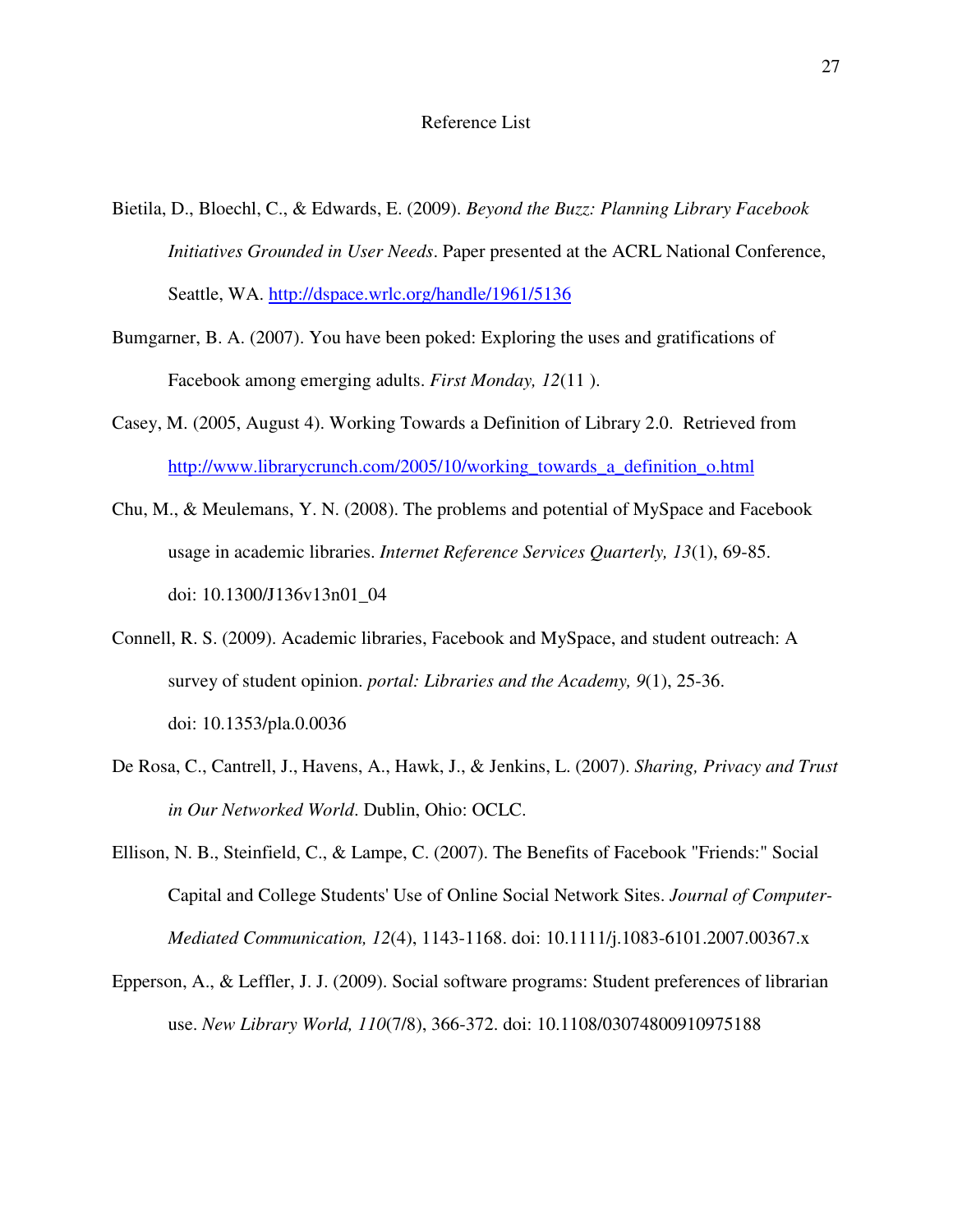Facebook. (2011a). About Insights Retrieved February 11, 2011, from http://www.facebook.com/help/?page=914

- Facebook. (2011b). Insights Facebook Retrieved January 19, 2011, from http://www.facebook.com/help/?page=1103
- Farkas, M. (2006). Libraries in Social Networking Software. *Information Wants To Be Free*, 2010, from http://meredith.wolfwater.com/wordpress/2006/05/10/libraries-in-socialnetworking-software

Farkas, M. (2007). Going where patrons are. *American Libraries, 38,* 27.

- Fernandez, P. (2009). Online Social Networking Sites and Privacy: Revisiting Ethical Considerations for a New Generation of Technology. *Library Philosophy and Practice*. Retrieved from http://unllib.unl.edu/LPP/fernandez.pdf
- Graham, J. M., Faix, A., & Hartman, L. (2009). Crashing the Facebook party: One library's experiences in the students' domain. [research]. *Library Review, 58*(3), 228-236. doi: 10.1108/00242530910942072
- Hendrix, D., Chiarella, D., Hasman, L., Murphy, S., & Zafron, M. L. (2009). Use of Facebook in academic health sciences libraries [Brief Communication]. *Journal of the Medical Library Association, 97*(1), 44-47. doi: 10.3163/1536-5050.97.1.008
- Hewitt, A., & Forte, A. (2006). *Crossing Boundaries: Identity Management and Student/Faculty Relationships on the Facebook*. Paper presented at the Computer Supported Cooperative Work 2006, Banff, Alberta, Canada.

http://www.andreaforte.net/HewittForteCSCWPoster2006.pdf

Jacobson, T. B. (2011). Facebook as a Library Tool: Perceived vs. Actual Use. [research]. *College & Research Libraries, 72*(1), 79-90.